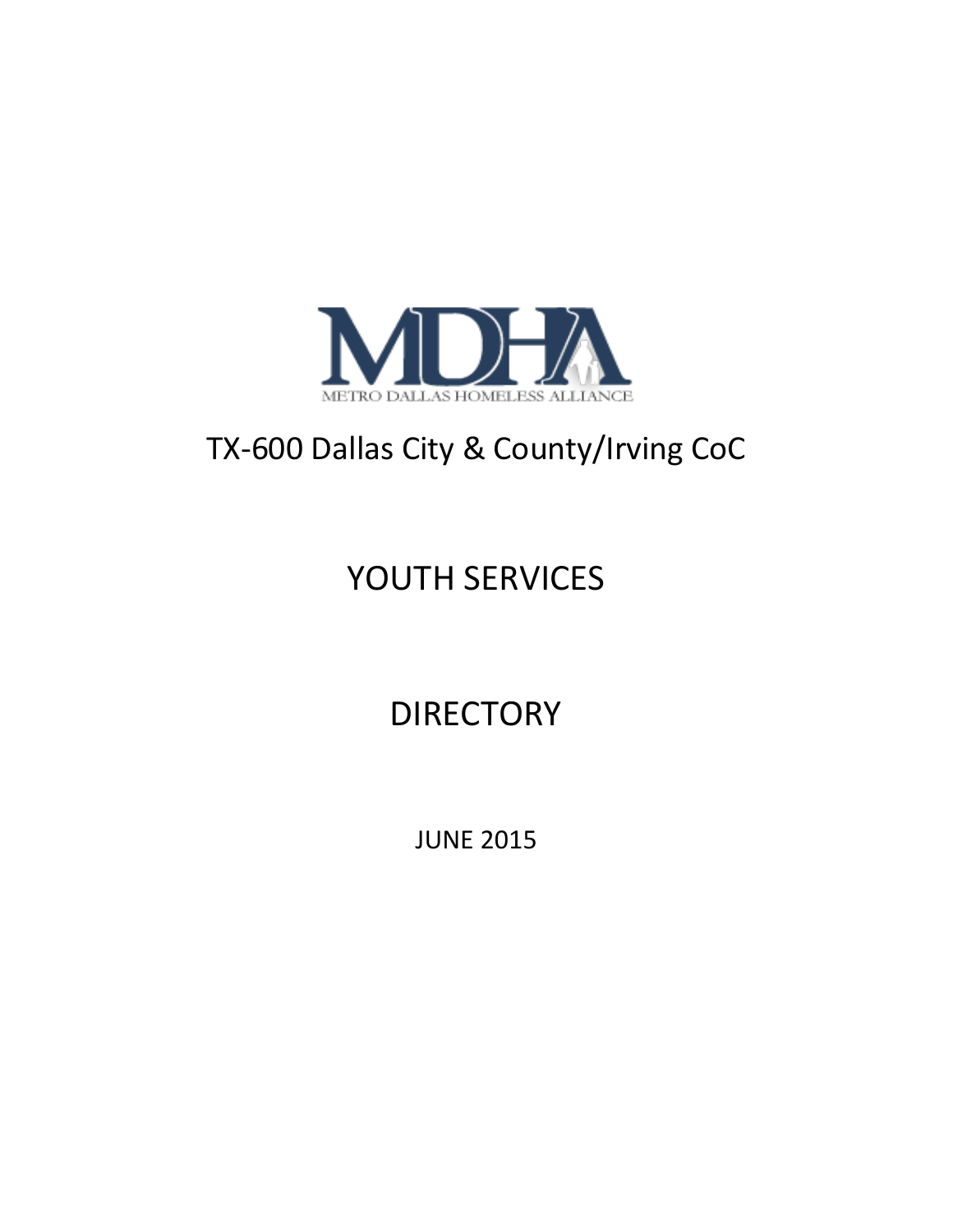## **Table of Contents**

|                                                                                         | <b>Page Number</b> |
|-----------------------------------------------------------------------------------------|--------------------|
|                                                                                         |                    |
|                                                                                         |                    |
|                                                                                         |                    |
|                                                                                         |                    |
|                                                                                         |                    |
|                                                                                         |                    |
|                                                                                         |                    |
|                                                                                         |                    |
|                                                                                         |                    |
|                                                                                         |                    |
|                                                                                         |                    |
|                                                                                         |                    |
|                                                                                         |                    |
|                                                                                         |                    |
| Our Friends Place Beazley House Transitional Living Center ------------------------ 17  |                    |
| Our Friends Place Pauline's Place Transitional Living Center------------------------ 18 |                    |
| Promise House Street Outreach (emergency shelter)----------------------------------- 19 |                    |
|                                                                                         |                    |
|                                                                                         |                    |
|                                                                                         |                    |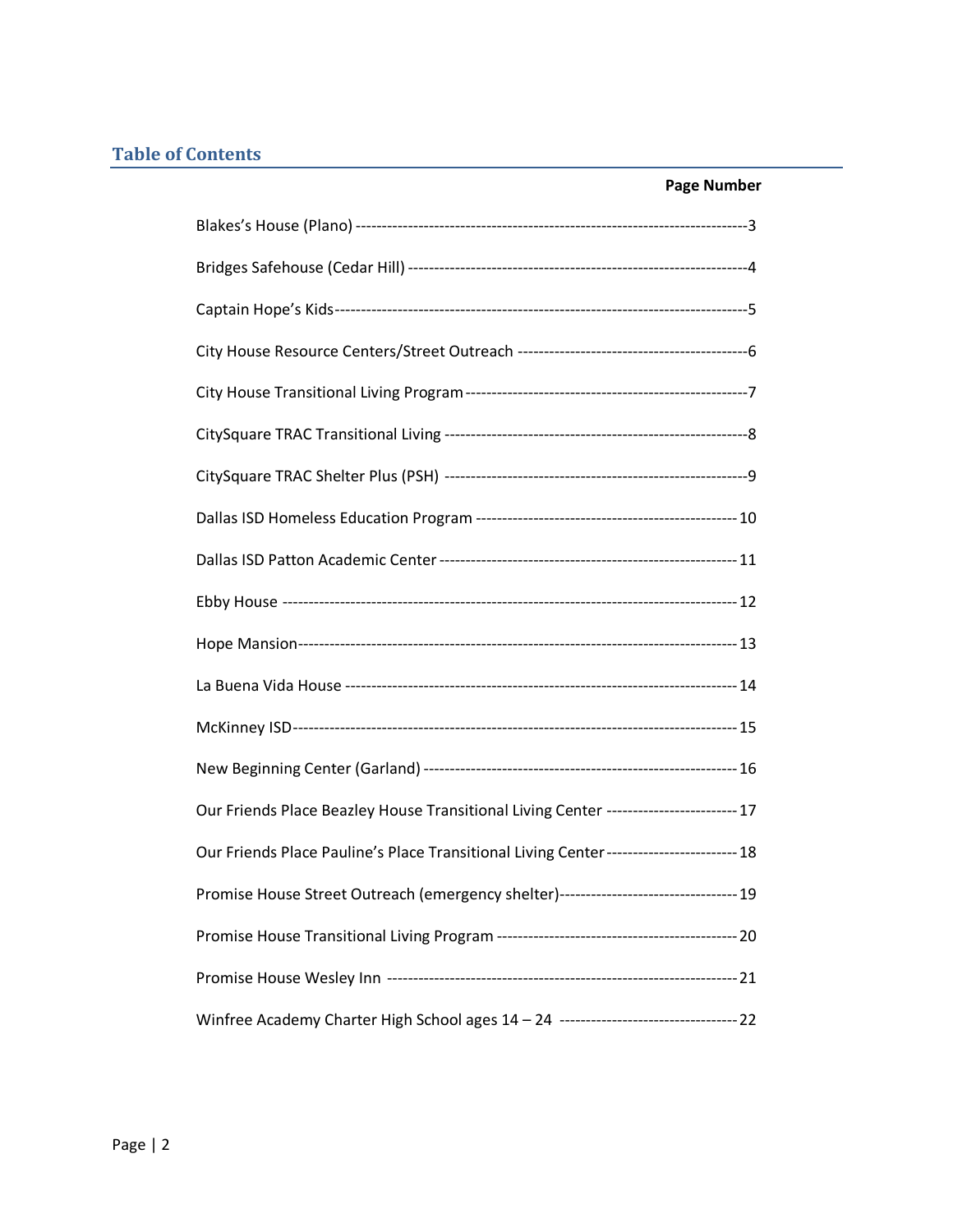## **JIM RILEY OUTREACH, INC. DBA BLAKE'S HOUSE**

| <b>PROGRAM NAME:</b>                                                                 | <b>Blake's House</b>                |  |
|--------------------------------------------------------------------------------------|-------------------------------------|--|
| <b>CONTACT INFORMATION:</b>                                                          | Marci Bazor                         |  |
| Phone:                                                                               | 214-724-1598                        |  |
| Email:                                                                               | marci@blakeshouse.org               |  |
| <b>POPULATIONS SERVED:</b>                                                           |                                     |  |
| Single Females $(18 – 24)$                                                           |                                     |  |
| <b>TOTAL NUMBER OF CLIENT BEDS: 4</b><br>HOUSE: 5 bedrooms; 3 bathrooms              |                                     |  |
| <b>FACILITY DESCRIPTION:</b>                                                         |                                     |  |
| Clients live in a house and have their own bedroom with no roommate                  |                                     |  |
| On-site staff shares the common areas with the clients                               |                                     |  |
| <b>ADMISSION CRITERIA:</b>                                                           |                                     |  |
| Criminal history on a case-by-case basis<br>$\bullet$                                |                                     |  |
| Drug test required                                                                   |                                     |  |
| Face-to-face interview                                                               |                                     |  |
| Serious mental issues allowed on a case-by-case basis                                |                                     |  |
| Stable on psychotropic medications                                                   |                                     |  |
| <b>Other admission criteria:</b>                                                     |                                     |  |
| N/A<br>$\bullet$                                                                     |                                     |  |
| <b>PROGRAM EXPECTATIONS:</b>                                                         | Length of Stay: longer than 2 years |  |
| Access to the living quarters 24 hours a day<br>$\bullet$                            |                                     |  |
| Allowed to have visitors in their living quarters                                    |                                     |  |
| Allowed to stay if become pregnant while a client                                    |                                     |  |
| Compliance with case management                                                      |                                     |  |
| Compliance with meetings                                                             |                                     |  |
| Curfew enforced                                                                      |                                     |  |
| Participation in employment/employment searches                                      |                                     |  |
| Random drug testing                                                                  |                                     |  |
| Required to pay rent (see Other below)                                               |                                     |  |
| <b>MANDATORY COUNSELING/TRAINING:</b>                                                |                                     |  |
| <b>Budgeting/financial training</b><br>$\bullet$                                     |                                     |  |
| Life Skills training<br>$\bullet$                                                    |                                     |  |
| <b>OTHER:</b>                                                                        |                                     |  |
| Rent charged, but reimbursed to client if they complete skills training<br>$\bullet$ |                                     |  |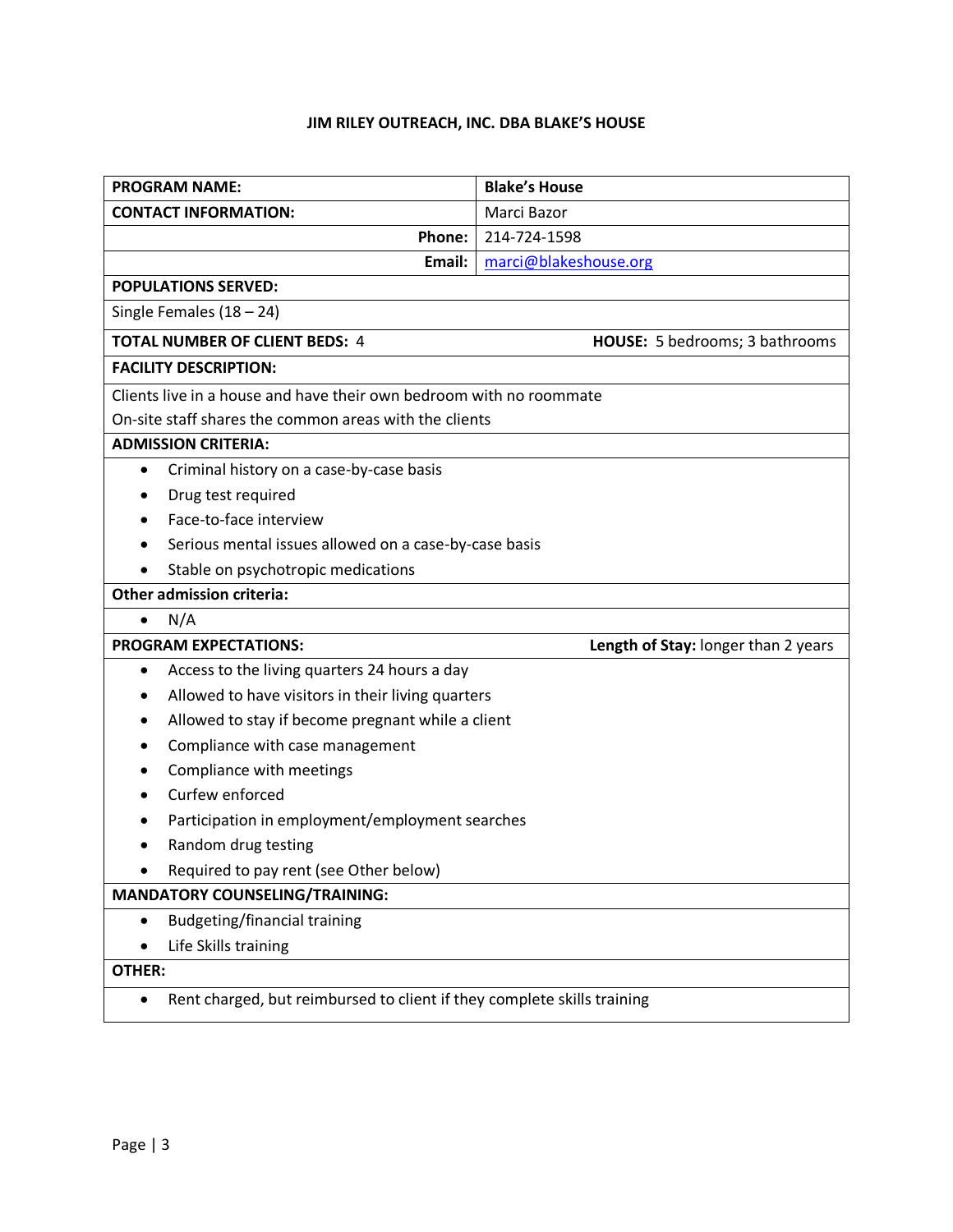#### **BRIDGES SAFEHOUSE**

| <b>PROGRAM NAME:</b>                                                    | <b>Bridges Safehouse</b>                 |  |
|-------------------------------------------------------------------------|------------------------------------------|--|
| <b>CONTACT INFORMATION:</b>                                             | Nicole Hernandez or Kesha Perry          |  |
| Phone:                                                                  | 469-272-4441 or 817-766-4210             |  |
| Email:                                                                  | nicole.hernandez@bridgessafehouse.org or |  |
|                                                                         | kasha.perry@bridgessafehouse.org         |  |
| <b>POPULATIONS SERVED:</b>                                              |                                          |  |
| Single Females $(18 - 24)$                                              |                                          |  |
| Single Female Households with Children                                  |                                          |  |
| <b>TOTAL NUMBER OF CLIENT BEDS: 7</b><br>HOUSE: 5 bedrooms; 2 bathrooms |                                          |  |
| <b>FACILITY DESCRIPTION:</b>                                            |                                          |  |
| Clients live in a house and have their own bedroom with no roommate     |                                          |  |
| On-site staff shares the common areas with the clients                  |                                          |  |
| On-site staff has own quarters separate from the clients                |                                          |  |
| <b>ADMISSION CRITERIA:</b>                                              |                                          |  |
| Criminal history on a case-by-case basis<br>$\bullet$                   |                                          |  |
| Parenting                                                               |                                          |  |
| Pass a pregnancy test                                                   |                                          |  |
| Pass drug test                                                          |                                          |  |
| Phone interview only - no face-to-face interview required               |                                          |  |
| Pregnant                                                                |                                          |  |
| Stable on psychotropic medications                                      |                                          |  |
| <b>Other admission criteria:</b>                                        |                                          |  |
| No more than two (2) children per Mom, 6 years and younger<br>$\bullet$ |                                          |  |
| <b>PROGRAM EXPECTATIONS:</b>                                            | Length of Stay: up to 30 days            |  |
| Access to the living quarters 24 hours a day<br>٠                       |                                          |  |
| Allowed to stay if become pregnant while a client                       |                                          |  |
| Attendance at religious programs and activities required                |                                          |  |
| Compliance with case management                                         |                                          |  |
| Compliance with meetings                                                |                                          |  |
|                                                                         | Curfew enforced                          |  |
| Participation in educational/vocational study                           |                                          |  |
| Participation in employment/employment searches                         |                                          |  |
| Random drug testing                                                     |                                          |  |
| <b>MANDATORY COUNSELING/TRAINING:</b>                                   |                                          |  |
| <b>Budgeting/financial training</b><br>$\bullet$                        |                                          |  |
| Life Skills training                                                    |                                          |  |
| OTHER:                                                                  |                                          |  |
| <b>Professional Counseling and Mentoring</b><br>$\bullet$               |                                          |  |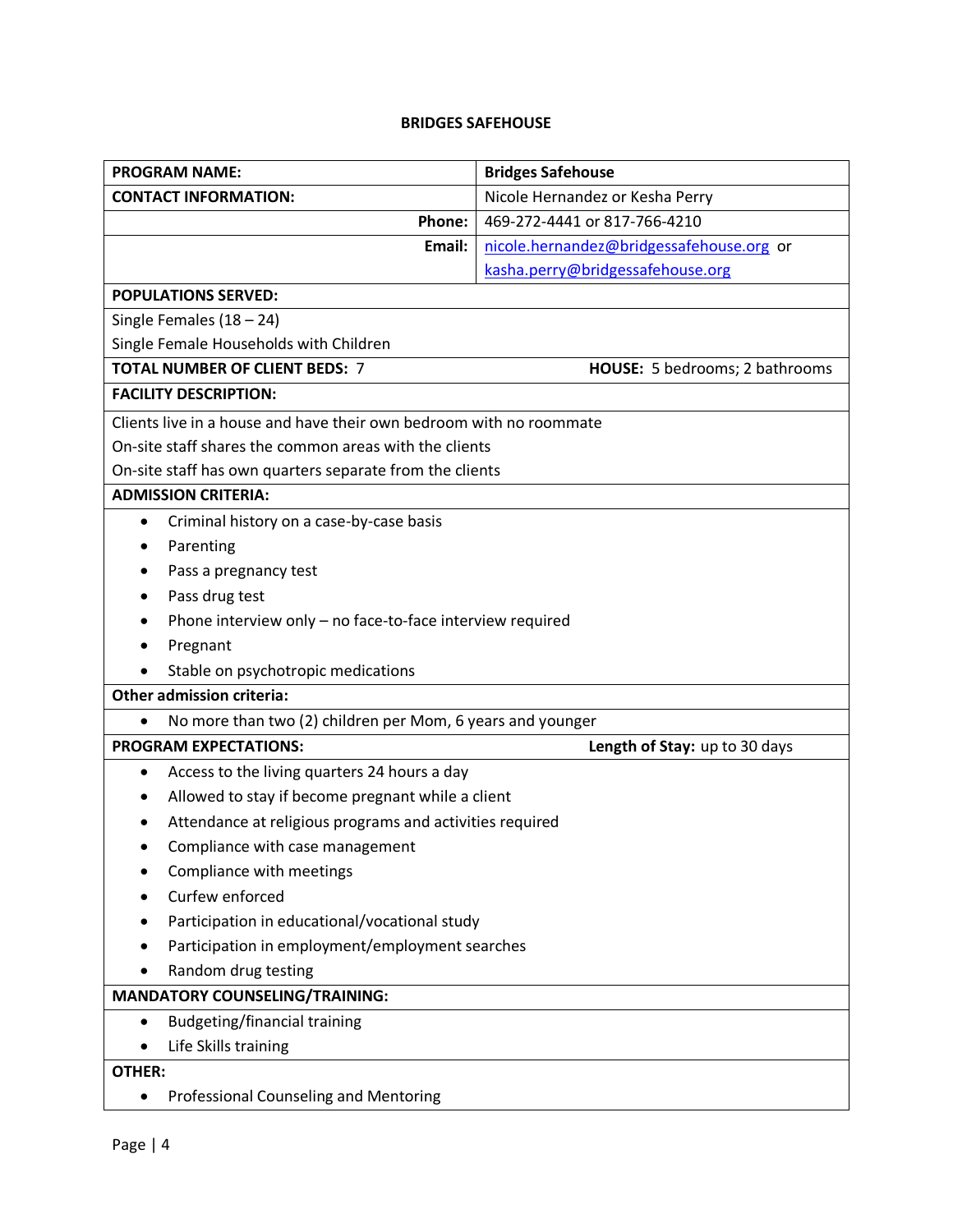## **CAPTAIN HOPE'S KIDS**

| <b>PROGRAM NAME:</b>                                                                                             | <b>Captain Hope's Kids</b> |  |
|------------------------------------------------------------------------------------------------------------------|----------------------------|--|
| <b>CONTACT INFORMATION:</b>                                                                                      | Barbara Johnson            |  |
| Phone:                                                                                                           | 214-630-5765               |  |
| Email:                                                                                                           | Barbara@CaptainHope.org    |  |
| <b>POPULATIONS SERVED:</b>                                                                                       |                            |  |
| 50 homeless service agencies – we serve the children and youth that they serve                                   |                            |  |
| Our mission is meeting the critical needs of homeless children age 0 - 18                                        |                            |  |
| TOTAL NUMBER OF CLIENT BEDS: N/A                                                                                 |                            |  |
| <b>FACILITY DESCRIPTION:</b>                                                                                     |                            |  |
| 5200 sq. ft. warehouse with diapers, hygiene items, clothes, toys, school uniforms and supplies<br>$\bullet$     |                            |  |
| <b>ADMISSION CRITERIA:</b>                                                                                       |                            |  |
| Children and youth served by one of Captain Hope's Kid partner agencies                                          |                            |  |
| <b>Other admission criteria:</b>                                                                                 |                            |  |
| N/A<br>$\bullet$                                                                                                 |                            |  |
| <b>PROGRAM EXPECTATIONS:</b><br>Length of Service: N/A                                                           |                            |  |
|                                                                                                                  |                            |  |
| <b>MANDATORY COUNSELING/TRAINING:</b>                                                                            |                            |  |
| N/A<br>$\bullet$                                                                                                 |                            |  |
| <b>OTHER:</b>                                                                                                    |                            |  |
| We store and deliver items to our partner agencies<br>$\bullet$                                                  |                            |  |
| We provide recreational activities to the homeless children/youth housed in or served by our<br>partner agencies |                            |  |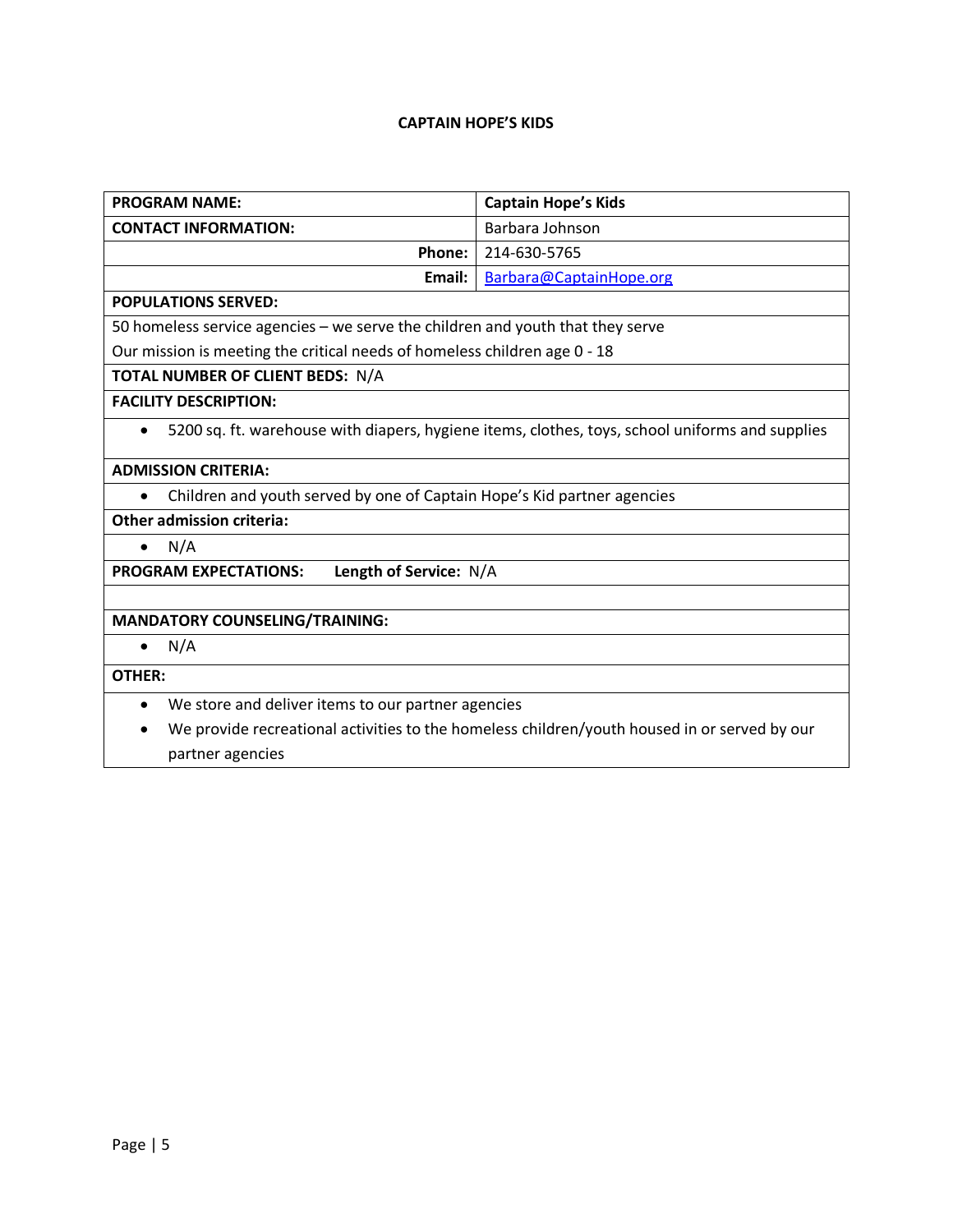## **CITY HOUSE**

| <b>PROGRAM NAME:</b>                                    | <b>Resource Centers/Street Outreach</b>                                |  |
|---------------------------------------------------------|------------------------------------------------------------------------|--|
| <b>CONTACT INFORMATION:</b>                             | Carla Norville                                                         |  |
| Phone:                                                  | 214-505-1706                                                           |  |
| Email:                                                  | cnorville@cityhouse.org                                                |  |
| <b>POPULATIONS SERVED:</b>                              |                                                                        |  |
| Single Females $(18 - 21)$                              |                                                                        |  |
| Pregnant $(18 - 21)$                                    |                                                                        |  |
| Single Females (17 and younger)                         |                                                                        |  |
| Single Female Households with Children                  |                                                                        |  |
| Single Males $(18 - 21)$                                |                                                                        |  |
| Single Males (17 and younger)                           |                                                                        |  |
| <b>Transgendered Female to Male</b>                     |                                                                        |  |
| <b>Transgendered Male to Female</b>                     |                                                                        |  |
| TOTAL NUMBER OF CLIENT BEDS: N/A                        |                                                                        |  |
| <b>FACILITY DESCRIPTION:</b>                            |                                                                        |  |
| An outreach/nonresidential case management<br>$\bullet$ |                                                                        |  |
| <b>ADMISSION CRITERIA:</b>                              |                                                                        |  |
| Criminal history on a case-by-case basis<br>$\bullet$   |                                                                        |  |
| Face-to-face interview                                  |                                                                        |  |
| Parenting                                               |                                                                        |  |
| Pregnant                                                |                                                                        |  |
| Stable on psychotropic medications                      |                                                                        |  |
| <b>Other admission criteria:</b>                        |                                                                        |  |
| N/A<br>$\bullet$                                        |                                                                        |  |
| <b>PROGRAM EXPECTATIONS:</b>                            | Length of Service: up to 18 months plus one year of aftercare services |  |
|                                                         |                                                                        |  |
| <b>MANDATORY COUNSELING/TRAINING:</b>                   |                                                                        |  |
| N/A<br>$\bullet$                                        |                                                                        |  |
| <b>OTHER:</b>                                           |                                                                        |  |
| N/A<br>$\bullet$                                        |                                                                        |  |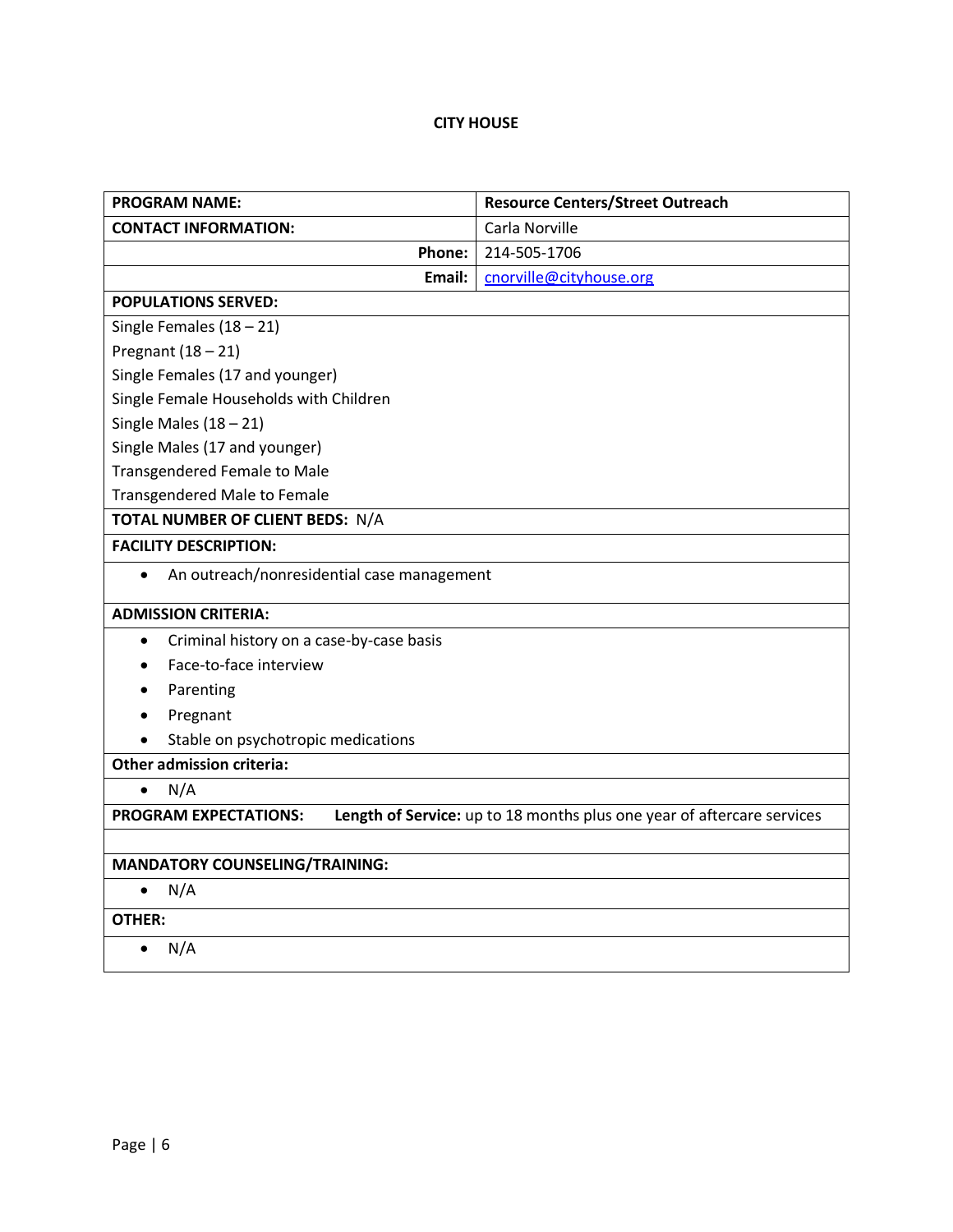## **CITY HOUSE**

| <b>PROGRAM NAME:</b>                                                                               | <b>Transitional Living Program</b>                         |  |
|----------------------------------------------------------------------------------------------------|------------------------------------------------------------|--|
| <b>CONTACT INFORMATION:</b>                                                                        | <b>CaL Martinez</b>                                        |  |
| Phone:                                                                                             | 972-424-4626 X504                                          |  |
| Email:                                                                                             | lgoodman@cityhouse.org                                     |  |
| <b>POPULATIONS SERVED:</b>                                                                         |                                                            |  |
| Single Females $(18 - 21)$                                                                         |                                                            |  |
| Single Female Households with one (1) child                                                        |                                                            |  |
| Single Males $(18 - 21)$                                                                           |                                                            |  |
| <b>Transgendered Female to Male</b>                                                                |                                                            |  |
| <b>Transgendered Male to Female</b>                                                                |                                                            |  |
| <b>TOTAL NUMBER OF CLIENT BEDS: 20</b>                                                             |                                                            |  |
| 3 Houses: each with 4 bedrooms (total of 12); total of 9 bathrooms<br><b>FACILITY DESCRIPTION:</b> |                                                            |  |
| Clients live in a house and share bedrooms with limited staff supervision<br>$\bullet$             |                                                            |  |
| <b>ADMISSION CRITERIA:</b>                                                                         |                                                            |  |
| Criminal history on a case-by-case basis<br>٠                                                      |                                                            |  |
| Face-to-face interview                                                                             |                                                            |  |
| Parenting                                                                                          |                                                            |  |
| Pregnant                                                                                           |                                                            |  |
| Stable on psychotropic medications                                                                 |                                                            |  |
| <b>Other admission criteria:</b>                                                                   |                                                            |  |
| Parenting must have childcare already in place<br>$\bullet$                                        |                                                            |  |
| <b>PROGRAM EXPECTATIONS:</b>                                                                       | Length of Service: up to 18 months and 1 year of aftercare |  |
| Access to their living quarters 24 hours a day<br>$\bullet$                                        |                                                            |  |
| Compliance with case management                                                                    |                                                            |  |
| Compliance with meetings                                                                           |                                                            |  |
| Curfew enforced                                                                                    |                                                            |  |
| Participation in employment/employment searches                                                    |                                                            |  |
| Random drug testing                                                                                |                                                            |  |
| Required to have a savings account                                                                 |                                                            |  |
| <b>MANDATORY COUNSELING/TRAINING:</b>                                                              |                                                            |  |
| <b>Budgeting/financial training</b><br>$\bullet$                                                   |                                                            |  |
| Life Skills training                                                                               |                                                            |  |
| <b>OTHER:</b>                                                                                      |                                                            |  |
| Parenting education<br>$\bullet$                                                                   |                                                            |  |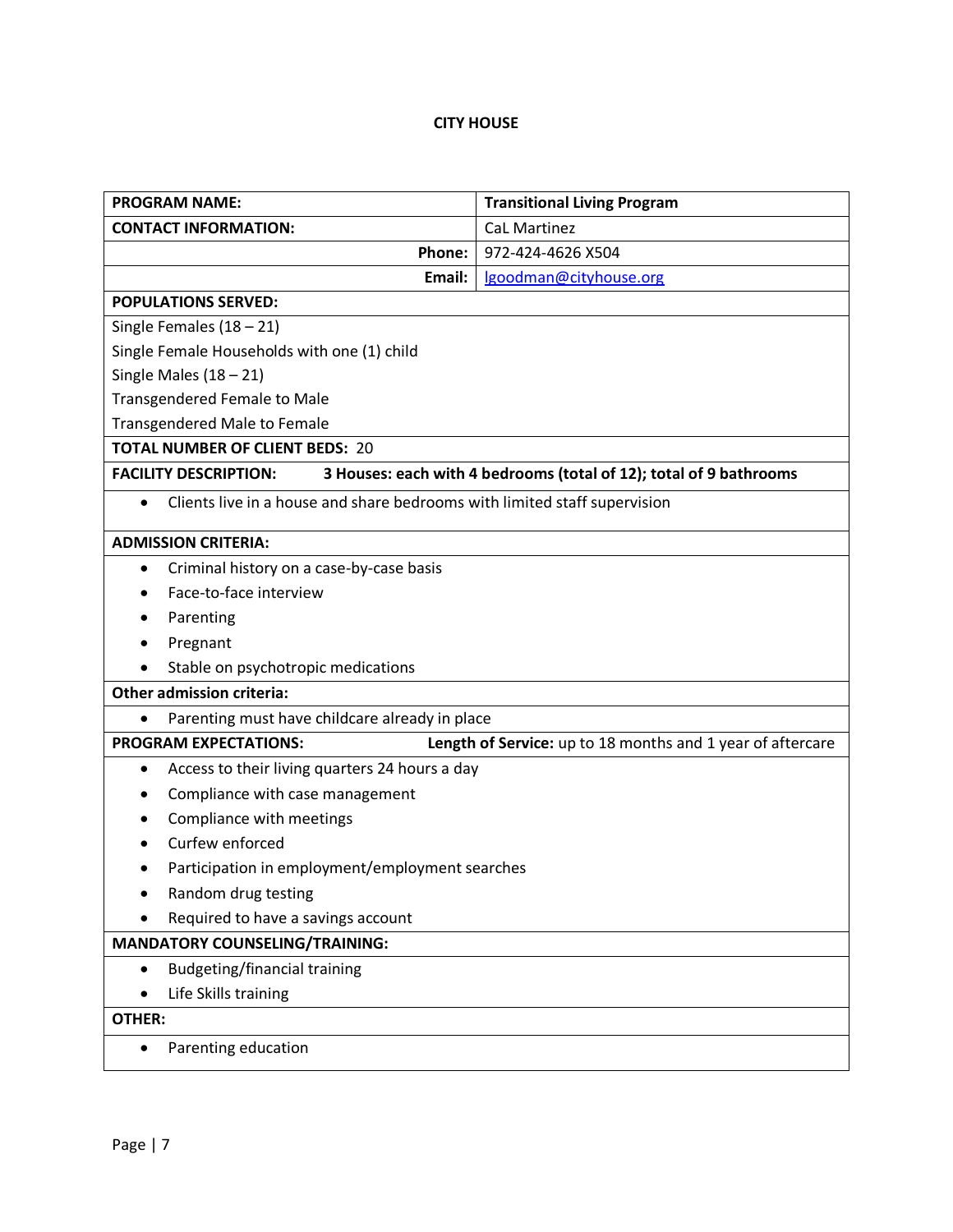## **CITYSQUARE TRAC**

| <b>PROGRAM NAME:</b>                                                   | <b>Transitional Housing</b>                  |  |
|------------------------------------------------------------------------|----------------------------------------------|--|
| <b>CONTACT INFORMATION:</b>                                            | Carla Cleeton                                |  |
| Phone:                                                                 | 214-370-9300                                 |  |
| Email:                                                                 | ccleeton@citysquare.org                      |  |
| <b>POPULATIONS SERVED:</b>                                             |                                              |  |
| Single Females $(18 - 24)$                                             |                                              |  |
| Single Males $(18 - 24)$                                               |                                              |  |
| <b>Transgendered Female to Male</b>                                    |                                              |  |
| <b>Transgendered Male to Female</b>                                    |                                              |  |
| <b>TOTAL NUMBER OF CLIENT BEDS: 15</b>                                 | <b>APARTMENTS: 15 bedrooms; 10 bathrooms</b> |  |
| <b>FACILITY DESCRIPTION:</b>                                           |                                              |  |
| Clients share an apartment                                             |                                              |  |
| Clients have their own apartment                                       |                                              |  |
| <b>ADMISSION CRITERIA:</b>                                             |                                              |  |
| Criminal history on a case-by-case basis<br>$\bullet$                  |                                              |  |
| Domestic violence victim                                               |                                              |  |
| Face-to-face interview                                                 |                                              |  |
| No drug test                                                           |                                              |  |
| Parenting                                                              |                                              |  |
| Phone interview only - no face-to-face interview required              |                                              |  |
| Pregnant                                                               |                                              |  |
| Serious mental issues allowed on a case-by-case basis                  |                                              |  |
| Stable on psychotropic medications                                     |                                              |  |
| <b>Other admission criteria:</b>                                       |                                              |  |
| N/A<br>$\bullet$                                                       |                                              |  |
| <b>PROGRAM EXPECTATIONS:</b>                                           | Length of Stay: up to 2 years                |  |
| Access to the living quarters 24 hours a day<br>$\bullet$              |                                              |  |
| Allowed to stay if become pregnant while a client                      |                                              |  |
| Compliance with case management                                        |                                              |  |
| Participation in educational/vocational study                          |                                              |  |
| Participation in employment/employment searches                        |                                              |  |
| Random drug testing                                                    |                                              |  |
| <b>MANDATORY COUNSELING/TRAINING:</b>                                  |                                              |  |
| <b>Budgeting/financial training</b><br>$\bullet$                       |                                              |  |
| Life Skills training                                                   |                                              |  |
| OTHER:                                                                 |                                              |  |
| Ready to Rent teaching youth how to be a good tenant and neighbor<br>٠ |                                              |  |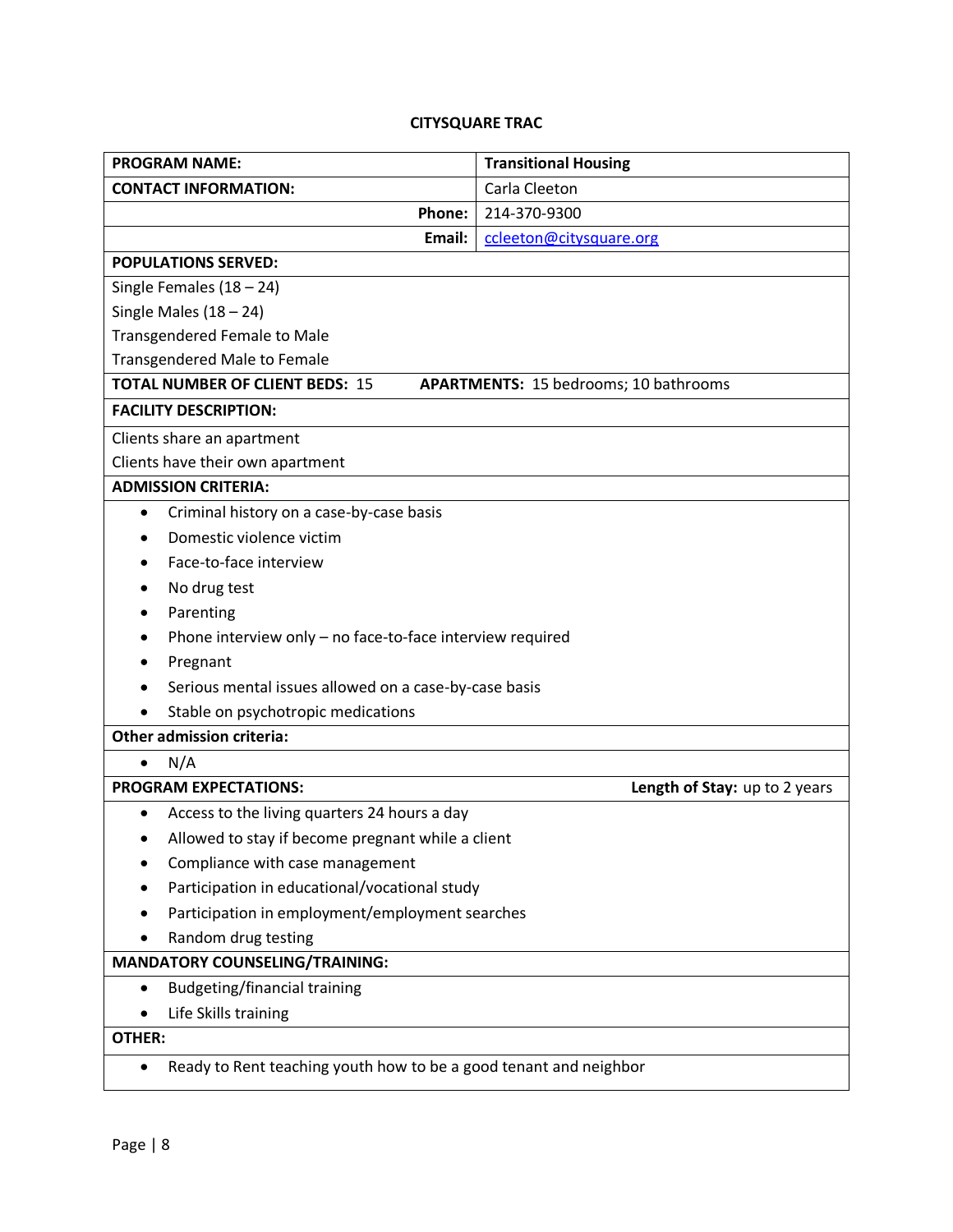## **CITYSQUARE TRAC**

| <b>PROGRAM NAME:</b>                                                                                     | <b>Shelter Plus (PSH)</b> |  |  |
|----------------------------------------------------------------------------------------------------------|---------------------------|--|--|
| <b>CONTACT INFORMATION:</b>                                                                              | Carla Cleeton             |  |  |
| Phone:                                                                                                   | 214-370-9300              |  |  |
| Email:                                                                                                   | ccleeton@citysquare.org   |  |  |
| <b>POPULATIONS SERVED:</b>                                                                               |                           |  |  |
| Single Females $(18 - 24)$                                                                               |                           |  |  |
| Single Males $(18 - 24)$                                                                                 |                           |  |  |
| <b>Transgendered Female to Male</b>                                                                      |                           |  |  |
| <b>Transgendered Male to Female</b>                                                                      |                           |  |  |
| <b>TOTAL NUMBER OF CLIENT BEDS: 35</b><br><b>APARTMENTS: 35 bedrooms; 35 bathrooms</b>                   |                           |  |  |
| <b>FACILITY DESCRIPTION:</b>                                                                             |                           |  |  |
| Clients have their own apartment                                                                         |                           |  |  |
| Youth must carry the lease in their name                                                                 |                           |  |  |
| <b>ADMISSION CRITERIA:</b>                                                                               |                           |  |  |
| Criminal history on a case-by-case basis<br>$\bullet$                                                    |                           |  |  |
| Face-to-face interview                                                                                   |                           |  |  |
| Not parenting                                                                                            |                           |  |  |
| Serious mental issues allowed on a case-by-case basis                                                    |                           |  |  |
| <b>Other admission criteria:</b>                                                                         |                           |  |  |
| N/A<br>$\bullet$                                                                                         |                           |  |  |
| Length of Stay: forever or until eviction under Housing First guidelines<br><b>PROGRAM EXPECTATIONS:</b> |                           |  |  |
| Access to the living quarters 24 hours a day<br>$\bullet$                                                |                           |  |  |
| Counseling is encouraged, but not mandatory since using a Housing First model<br>٠                       |                           |  |  |
| <b>MANDATORY COUNSELING/TRAINING:</b>                                                                    |                           |  |  |
| N/A<br>$\bullet$                                                                                         |                           |  |  |
| <b>OTHER:</b>                                                                                            |                           |  |  |
| We encourage counseling but it's a Housing First model and not required<br>$\bullet$                     |                           |  |  |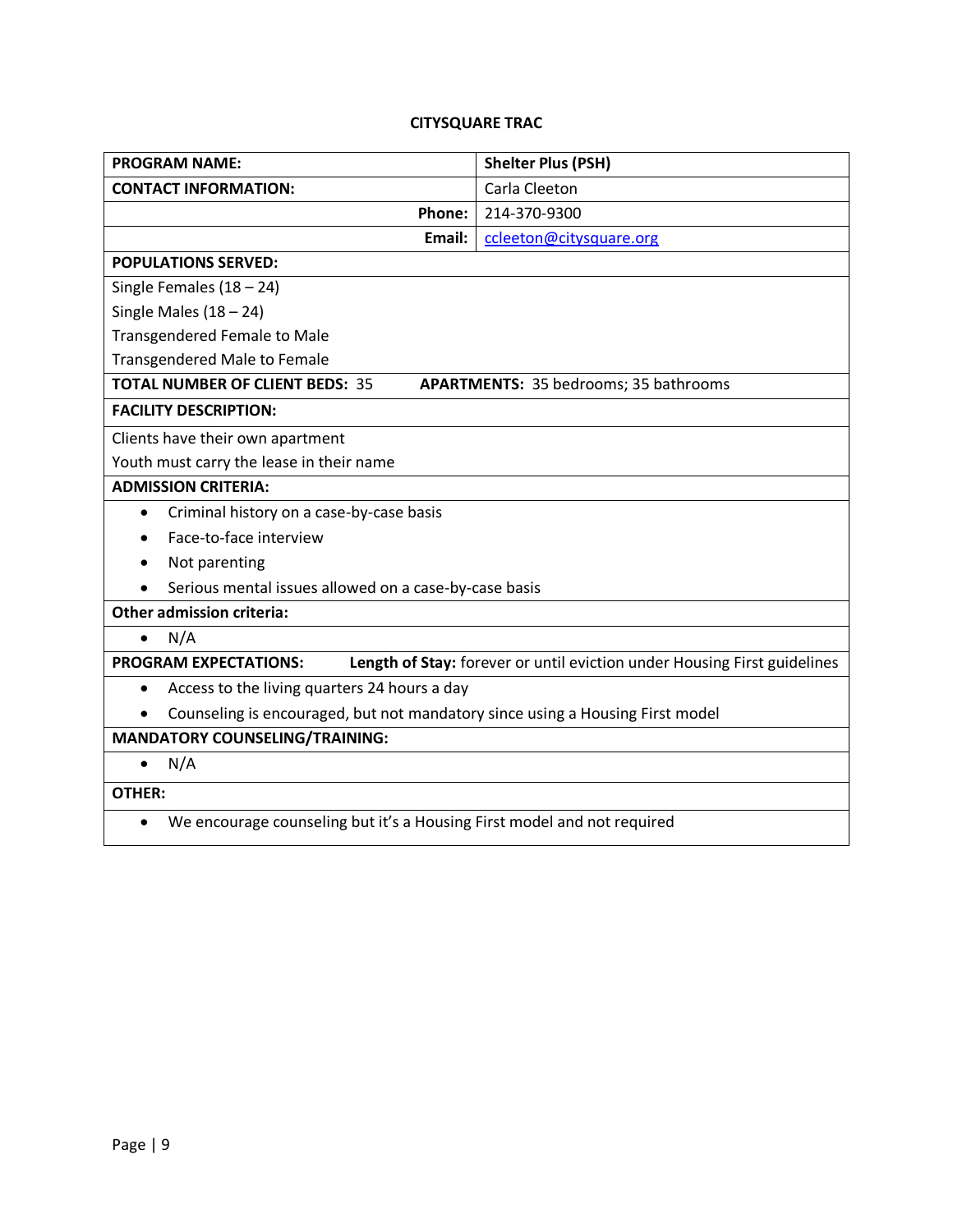### **DALLAS ISD**

| <b>PROGRAM NAME:</b>                                                                                       | <b>Homeless Education Program</b>              |  |
|------------------------------------------------------------------------------------------------------------|------------------------------------------------|--|
| <b>CONTACT INFORMATION:</b>                                                                                | Mahoganie Gaston or Mark Pierce                |  |
| Phone:                                                                                                     | 972-749-5786 or 972-749-5789                   |  |
| Email:                                                                                                     | mgaston@dallasisd.org or mpierce@dallasisd.org |  |
| <b>POPULATIONS SERVED:</b>                                                                                 |                                                |  |
| Dallas ISD students                                                                                        |                                                |  |
| Single Females (17 and younger)                                                                            |                                                |  |
| Single Males (17 and younger)                                                                              |                                                |  |
| Single Female Households with Children                                                                     |                                                |  |
| Single Male Households with Children                                                                       |                                                |  |
| TOTAL NUMBER OF CLIENT BEDS: N/A                                                                           |                                                |  |
| <b>FACILITY DESCRIPTION:</b>                                                                               |                                                |  |
| Drop-in Centers: North Dallas HS, Patton Academic Center, Lincoln HS, Samuel HS, Pinkston HS,<br>$\bullet$ |                                                |  |
| Madison HS, Spence MS and Rusk MS                                                                          |                                                |  |
| <b>ADMISSION CRITERIA:</b>                                                                                 |                                                |  |
| Homeless as defined by the Department of Education<br>$\bullet$                                            |                                                |  |
| <b>Other admission criteria:</b>                                                                           |                                                |  |
| N/A<br>$\bullet$                                                                                           |                                                |  |
| <b>PROGRAM EXPECTATIONS:</b>                                                                               | Length of Stay: N/A                            |  |
| N/A<br>$\bullet$                                                                                           |                                                |  |
| <b>MANDATORY COUNSELING/TRAINING:</b>                                                                      |                                                |  |
| N/A<br>$\bullet$                                                                                           |                                                |  |
| <b>OTHER:</b>                                                                                              |                                                |  |
| N/A<br>$\bullet$                                                                                           |                                                |  |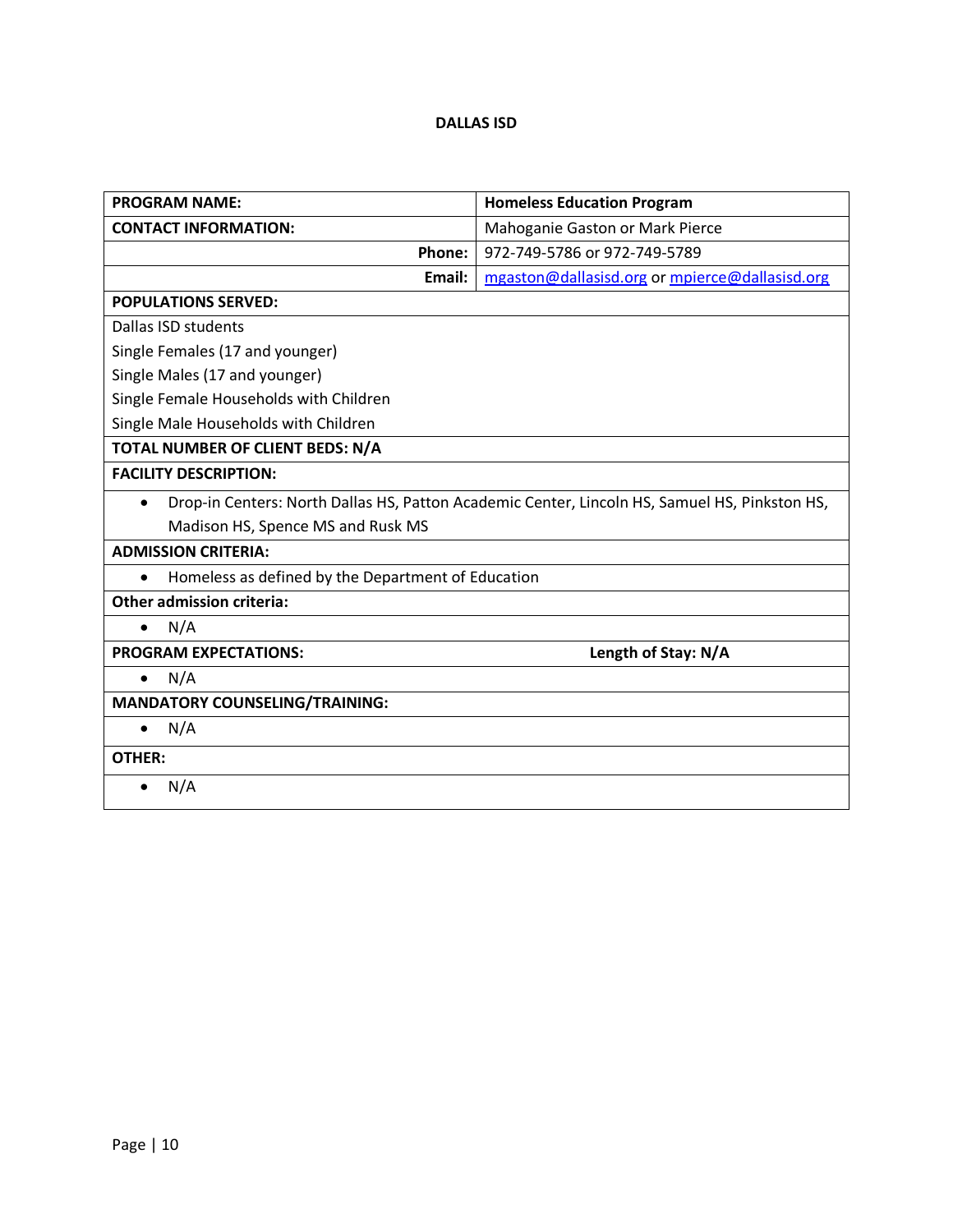### **DALLAS ISD**

| <b>PROGRAM NAME:</b>                                                                                 | Patton Academic Center/High School                                                             |  |
|------------------------------------------------------------------------------------------------------|------------------------------------------------------------------------------------------------|--|
| <b>CONTACT INFORMATION:</b>                                                                          | S. Markham or Shayna Brown                                                                     |  |
| Phone:                                                                                               | 214-932-5217 or 972-824-2295                                                                   |  |
| Email:                                                                                               | smarkham@dallasisd.org or                                                                      |  |
|                                                                                                      | shaynabrown66@gmail.com                                                                        |  |
| <b>POPULATIONS SERVED:</b>                                                                           |                                                                                                |  |
| All current or former DISD students, including homeless students in grades 9 to 12 and ages 17 to 20 |                                                                                                |  |
| TOTAL NUMBER OF CLIENT BEDS: N/A                                                                     |                                                                                                |  |
| <b>FACILITY DESCRIPTION:</b>                                                                         |                                                                                                |  |
| J.L. Patton Academic Center/High School<br>$\bullet$                                                 |                                                                                                |  |
| <b>ADMISSION CRITERIA:</b>                                                                           |                                                                                                |  |
| Homeless as defined by the Department of Education<br>$\bullet$                                      |                                                                                                |  |
| <b>Other admission criteria:</b>                                                                     |                                                                                                |  |
| N/A<br>$\bullet$                                                                                     |                                                                                                |  |
| <b>PROGRAM EXPECTATIONS:</b>                                                                         | Length of Stay: N/A                                                                            |  |
| $\bullet$                                                                                            | Students must graduate no later than age 21. Student cannot be over 20 to enroll, but can stay |  |
| to complete gradation the year in which they turn 21                                                 |                                                                                                |  |
| <b>MANDATORY COUNSELING/TRAINING:</b>                                                                |                                                                                                |  |
| N/A                                                                                                  |                                                                                                |  |
| <b>OTHER:</b>                                                                                        |                                                                                                |  |
| N/A                                                                                                  |                                                                                                |  |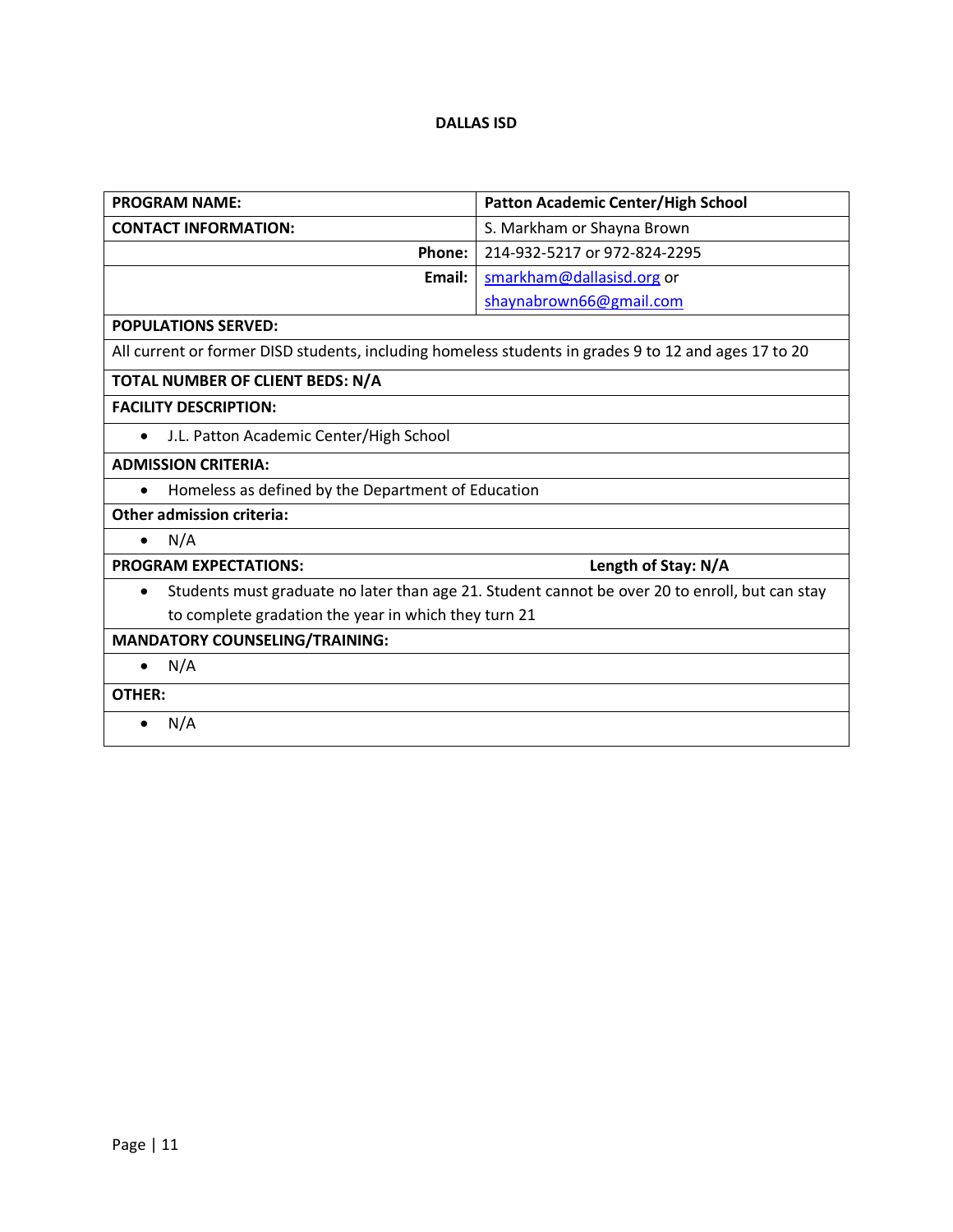## **THE EBBY HOUSE AT JULIETTE FOWLER COMMUNITIES**

| <b>PROGRAM NAME:</b>                                                                        | The Ebby House                 |  |
|---------------------------------------------------------------------------------------------|--------------------------------|--|
| <b>CONTACT INFORMATION:</b>                                                                 | Kristin Mazza                  |  |
| Phone:                                                                                      | 214-515-1347                   |  |
| Email:                                                                                      | kristenm@fowlercommunities.org |  |
| <b>POPULATIONS SERVED:</b>                                                                  |                                |  |
| Single Females $(18 - 24)$                                                                  |                                |  |
| <b>TOTAL NUMBER OF CLIENT BEDS: 14</b><br><b>APARTMENTS:</b> 6 bedrooms; 6 bathrooms        |                                |  |
| <b>FACILITY DESCRIPTION:</b>                                                                |                                |  |
| Clients live in a house and share bedrooms                                                  |                                |  |
| On-site staff has own quarters separate from the clients                                    |                                |  |
| <b>ADMISSION CRITERIA:</b>                                                                  |                                |  |
| Criminal history on a case-by-case basis<br>$\bullet$                                       |                                |  |
| Face-to-face interview                                                                      |                                |  |
| Not parenting                                                                               |                                |  |
| Not pregnant                                                                                |                                |  |
| Stable on psychotropic medications                                                          |                                |  |
| <b>Other admission criteria:</b>                                                            |                                |  |
| N/A<br>$\bullet$                                                                            |                                |  |
| <b>PROGRAM EXPECTATIONS:</b>                                                                | Length of Stay: up to 2 years  |  |
| Compliance with case management<br>٠                                                        |                                |  |
| Compliance with meetings                                                                    |                                |  |
| Curfew enforced                                                                             |                                |  |
| Participation in educational/vocational study                                               |                                |  |
| Participation in employment/employment searches                                             |                                |  |
| Random drug testing                                                                         |                                |  |
| Required to have a saving account                                                           |                                |  |
| Required to pay program fees (a portion returned upon successful completion of the program) |                                |  |
| <b>MANDATORY COUNSELING/TRAINING:</b>                                                       |                                |  |
| <b>Budgeting/financial training</b><br>$\bullet$                                            |                                |  |
| Life Skills training<br>$\bullet$                                                           |                                |  |
| OTHER:                                                                                      |                                |  |
| Counseling<br>$\bullet$                                                                     |                                |  |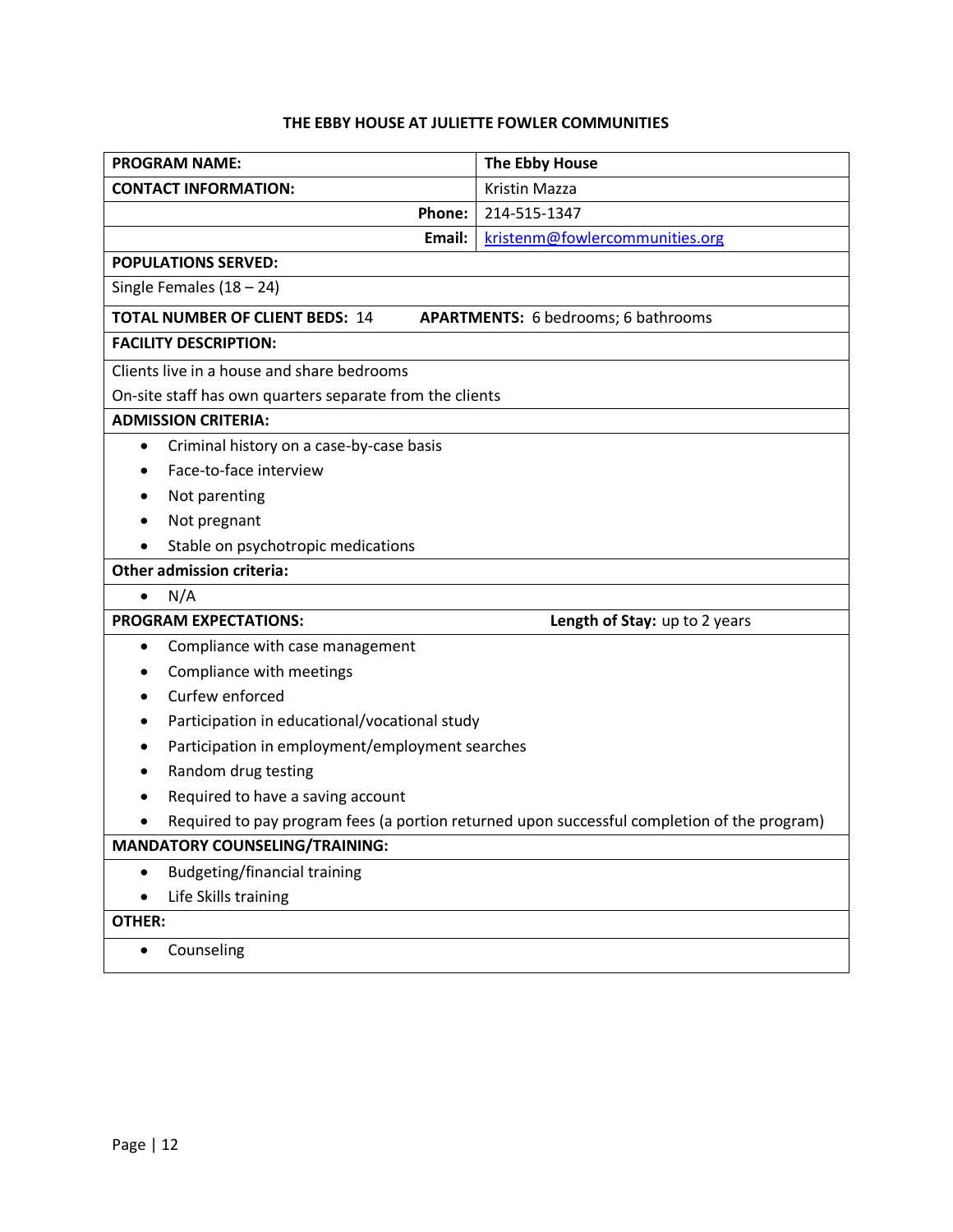## **HOPE MANSION**

| <b>PROGRAM NAME:</b>                                                                | <b>Hope Mansion</b>           |  |
|-------------------------------------------------------------------------------------|-------------------------------|--|
| <b>CONTACT INFORMATION:</b>                                                         | Jaqcue Marshall               |  |
| Phone:                                                                              | 972-293-3370                  |  |
| Email:                                                                              | Jacqueline@hopemansion.com    |  |
| <b>POPULATIONS SERVED:</b>                                                          |                               |  |
| Single Females $(18 - 24)$                                                          |                               |  |
| <b>TOTAL NUMBER OF CLIENT BEDS: 16</b><br><b>DORMITORY:</b> 8 bedrooms; 2 bathrooms |                               |  |
| <b>FACILITY DESCRIPTION:</b>                                                        |                               |  |
| Clients live in a house and share bedrooms                                          |                               |  |
| On-site staff has own quarters separate from the clients                            |                               |  |
| On-site staff shares the common areas with the clients                              |                               |  |
| <b>ADMISSION CRITERIA:</b>                                                          |                               |  |
| Pregnant<br>$\bullet$                                                               |                               |  |
| Pass a pregnancy test                                                               |                               |  |
| No drug test                                                                        |                               |  |
| Face-to-face interview                                                              |                               |  |
| Criminal history on a case-by-case basis                                            |                               |  |
| <b>Other admission criteria:</b>                                                    |                               |  |
| N/A<br>$\bullet$                                                                    |                               |  |
| <b>PROGRAM EXPECTATIONS:</b>                                                        | Length of Stay: up to 2 years |  |
| Random drug testing<br>$\bullet$                                                    |                               |  |
| Participation in educational/vocational study                                       |                               |  |
| Curfew enforced                                                                     |                               |  |
| Compliance with meetings                                                            |                               |  |
| Compliance with case management                                                     |                               |  |
| Attendance at religious programs and activities required                            |                               |  |
| Access to their living quarters 24 hours a day                                      |                               |  |
| <b>MANDATORY COUNSELING/TRAINING:</b>                                               |                               |  |
| <b>Budgeting/financial training</b><br>$\bullet$                                    |                               |  |
| Life Skills training                                                                |                               |  |
| <b>OTHER:</b>                                                                       |                               |  |
| Professional counseling<br>$\bullet$                                                |                               |  |
| Prenatal care                                                                       |                               |  |
| Parenting classes                                                                   |                               |  |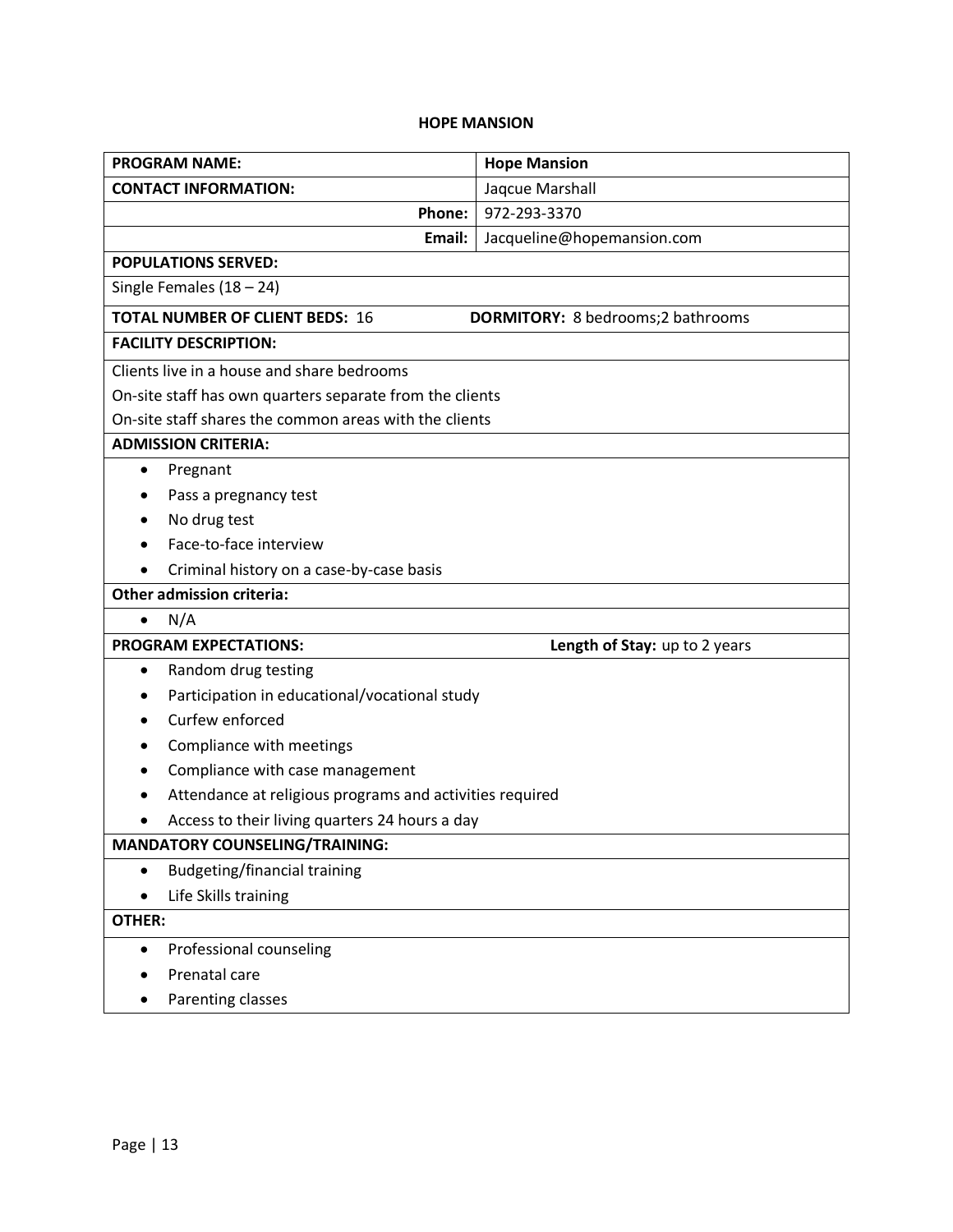## **LA BUENA VIDA YOUTH LEADERSHIP FOUNDATION**

| <b>PROGRAM NAME:</b>                                                     | La Buena Vida House                           |  |
|--------------------------------------------------------------------------|-----------------------------------------------|--|
| <b>CONTACT INFORMATION:</b>                                              | Joy Goodrum                                   |  |
| Phone:                                                                   | 972-571-8208                                  |  |
| Email:                                                                   | jgoodrum@labuenavidafoundation.org            |  |
| <b>POPULATIONS SERVED:</b>                                               |                                               |  |
| Single Males $(18 - 21)$                                                 |                                               |  |
| <b>TOTAL NUMBER OF CLIENT BEDS: 14</b><br>HOUSE: 8 bedrooms; 8 bathrooms |                                               |  |
| <b>FACILITY DESCRIPTION:</b>                                             |                                               |  |
| Clients live in a house and share bedrooms                               |                                               |  |
| On-site staff shares the common areas with the clients                   |                                               |  |
| On-site staff has own quarters separate from the clients                 |                                               |  |
| <b>ADMISSION CRITERIA:</b>                                               |                                               |  |
| Absolutely no criminal history<br>٠                                      |                                               |  |
| Drug test required                                                       |                                               |  |
| Face-to-face interview                                                   |                                               |  |
| Pass drug test                                                           |                                               |  |
| Serious mental issues allowed on a case-by-case basis                    |                                               |  |
| <b>Other admission criteria:</b>                                         |                                               |  |
| N/A<br>$\bullet$                                                         |                                               |  |
| <b>PROGRAM EXPECTATIONS:</b>                                             | Length of Stay: high school graduation        |  |
| Access to the living quarters 24 hours a day<br>٠                        |                                               |  |
| Compliance with case management                                          |                                               |  |
| Curfew enforced                                                          |                                               |  |
|                                                                          | Participation in educational/vocational study |  |
| Participation in employment/employment searches                          |                                               |  |
| Random drug testing                                                      |                                               |  |
| Required to have a savings account                                       |                                               |  |
| <b>MANDATORY COUNSELING/TRAINING:</b>                                    |                                               |  |
| <b>Budgeting/financial training</b><br>$\bullet$                         |                                               |  |
| Life Skills training<br>$\bullet$                                        |                                               |  |
| OTHER:                                                                   |                                               |  |
| Leadership training<br>$\bullet$                                         |                                               |  |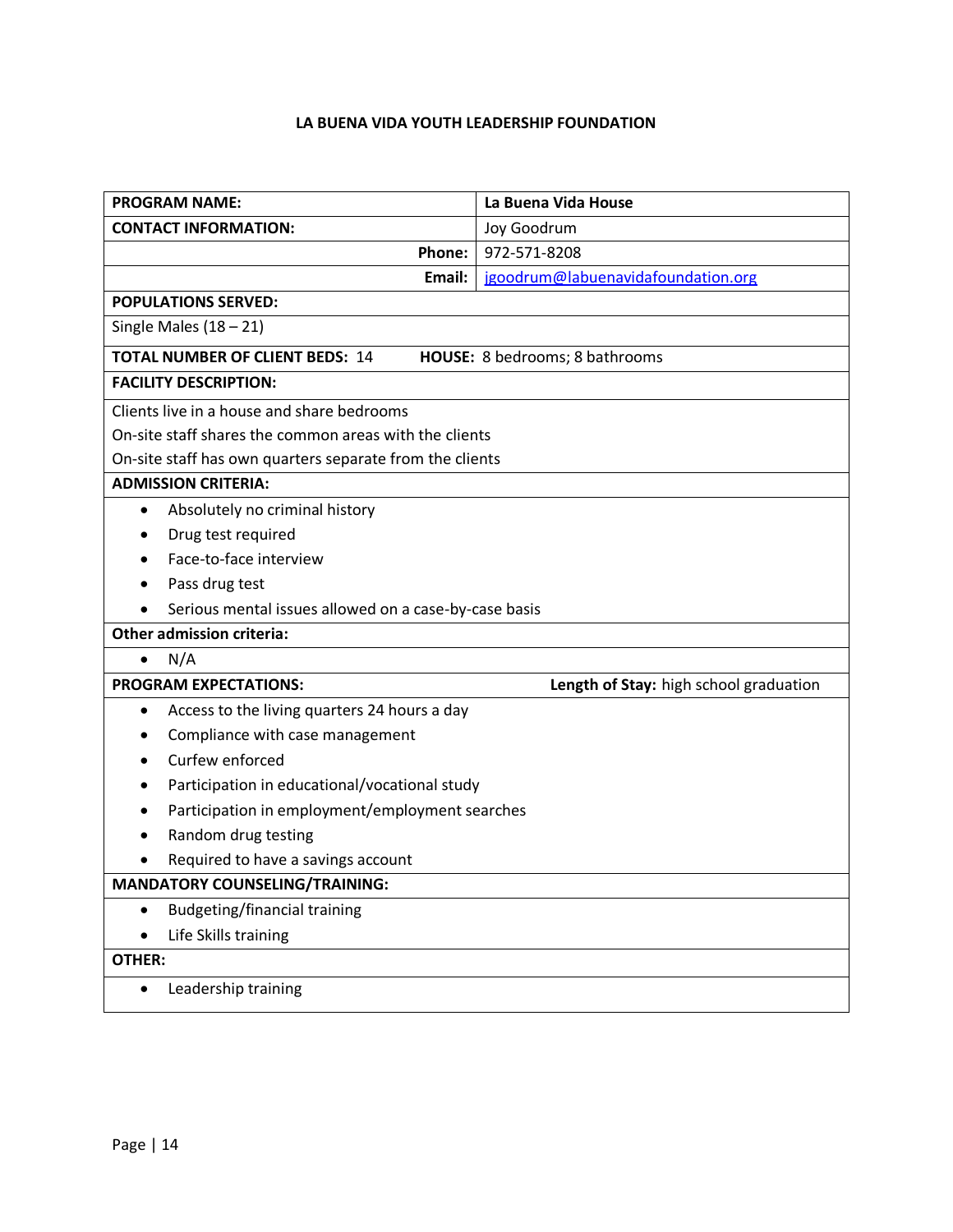## **MCKINNEY ISD**

| <b>PROGRAM NAME:</b>                                            | <b>Student Support</b>   |
|-----------------------------------------------------------------|--------------------------|
| <b>CONTACT INFORMATION:</b>                                     | PJ Holland               |
| Phone:                                                          | 469-302-7708             |
| Email:                                                          | pholland@mckinneyisd.net |
| <b>POPULATIONS SERVED:</b>                                      |                          |
| McKinney ISD students                                           |                          |
|                                                                 |                          |
| TOTAL NUMBER OF CLIENT BEDS: N/A                                |                          |
| <b>FACILITY DESCRIPTION:</b>                                    |                          |
| N/A<br>$\bullet$                                                |                          |
| <b>ADMISSION CRITERIA:</b>                                      |                          |
| Homeless as defined by the Department of Education<br>$\bullet$ |                          |
| <b>Other admission criteria:</b>                                |                          |
| N/A<br>$\bullet$                                                |                          |
| <b>PROGRAM EXPECTATIONS:</b>                                    | Length of Stay: N/A      |
| N/A<br>$\bullet$                                                |                          |
| <b>MANDATORY COUNSELING/TRAINING:</b>                           |                          |
| N/A<br>$\bullet$                                                |                          |
| <b>OTHER:</b>                                                   |                          |
| N/A                                                             |                          |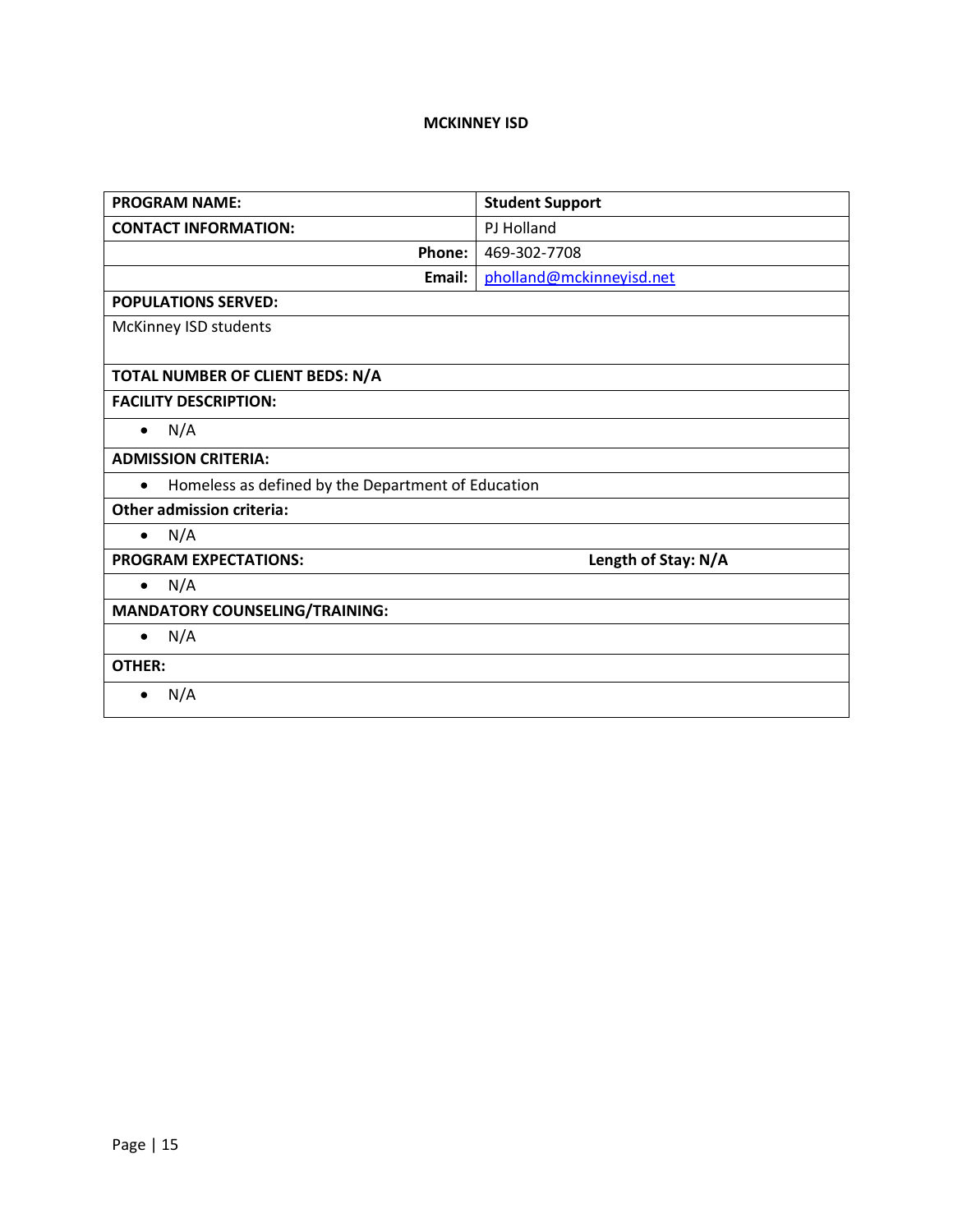#### **NEW BEGINNING CENTER**

| <b>PROGRAM NAME:</b>                         | <b>CHILDREN'S PROGRAM</b>       |
|----------------------------------------------|---------------------------------|
| <b>CONTACT INFORMATION:</b>                  | John Jackson                    |
| <b>Phone:</b>                                | 972-276-0057                    |
| Email:                                       | jjackson@newbeginningcenter.org |
| <b>POPULATIONS SERVED:</b>                   |                                 |
| Single Female Household with Children        |                                 |
| <b>TOTAL NUMBER OF CLIENT BEDS: 20</b>       | HOUSE: 6 bedrooms; 3 bathrooms  |
| <b>FACILITY DESCRIPTION:</b>                 |                                 |
| Clients live in a house and share bedrooms   |                                 |
| More than two persons can be in one bedroom  |                                 |
| <b>ADMISSION CRITERIA:</b>                   |                                 |
| Domestic violence victim<br>$\bullet$        |                                 |
| <b>Other admission criteria:</b>             |                                 |
| N/A<br>$\bullet$                             |                                 |
| <b>PROGRAM EXPECTATIONS:</b>                 | Length of Stay: up to 30 days   |
| Compliance with case management<br>$\bullet$ |                                 |
| Curfew enforced                              |                                 |
| <b>MANDATORY COUNSELING/TRAINING:</b>        |                                 |
| N/A<br>$\bullet$                             |                                 |
| <b>OTHER:</b>                                |                                 |
| N/A                                          |                                 |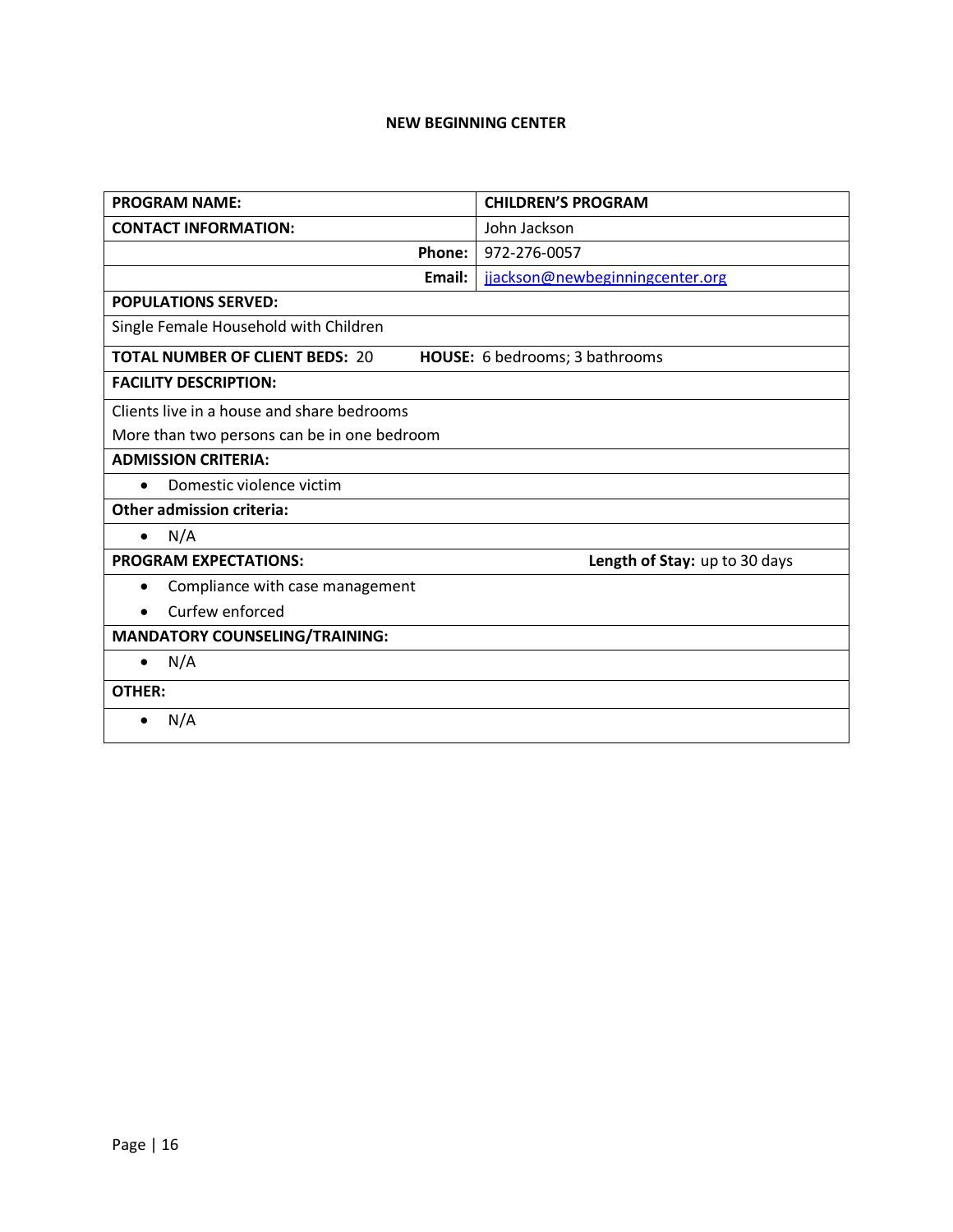## **OUR FRIENDS PLACE**

| <b>PROGRAM NAME:</b>                                                                  | <b>Beazley House Transitional Living Center</b>                   |
|---------------------------------------------------------------------------------------|-------------------------------------------------------------------|
| <b>CONTACT INFORMATION:</b>                                                           | Joyce Bruce-Starling or Sue Hesseltine                            |
| Phone:                                                                                | 214-826-7383 or 214-520-6268                                      |
| Email:                                                                                | Joyce.starling@ourfriednsplace.org or                             |
|                                                                                       | sue.hesseltine@ourfriendsplace.org                                |
| <b>POPULATIONS SERVED:</b>                                                            |                                                                   |
| Single Females $(18 – 24)$                                                            |                                                                   |
| <b>TOTAL NUMBER OF CLIENT BEDS: 9</b>                                                 | <b>APARTMENTS: 3 bedrooms; 1 bathroom</b>                         |
| <b>FACILITY DESCRIPTION:</b>                                                          |                                                                   |
| Clients share an apartment                                                            |                                                                   |
| On-site staff has own quarters separate from the clients                              |                                                                   |
| <b>ADMISSION CRITERIA:</b>                                                            |                                                                   |
| Criminal history on a case-by-case basis<br>٠                                         |                                                                   |
| Domestic violence victim                                                              |                                                                   |
| Drug test required                                                                    |                                                                   |
| Face-to-face interview                                                                |                                                                   |
| Not parenting                                                                         |                                                                   |
| Not pregnant                                                                          |                                                                   |
| Pass a pregnancy test                                                                 |                                                                   |
| Pass drug test                                                                        |                                                                   |
| Serious mental issues allowed on a case-by-case basis                                 |                                                                   |
| Stable on psychotropic medications                                                    |                                                                   |
| <b>Other admission criteria:</b>                                                      |                                                                   |
| Willingness to be in an educational and vocational program and get a job<br>$\bullet$ |                                                                   |
| <b>PROGRAM EXPECTATIONS:</b>                                                          | Length of Stay: longer than 2 years as long as making progress in |
| educational /vocational program                                                       |                                                                   |
| Access to the living quarters 24 hours a day<br>$\bullet$                             |                                                                   |
| Allowed to have visitors in their living quarters<br>$\bullet$                        |                                                                   |
| Compliance with case management                                                       |                                                                   |
| Compliance with meetings                                                              |                                                                   |
| Curfew enforced                                                                       |                                                                   |
| Participation in educational/vocational study                                         |                                                                   |
| Participation in employment/employment searches                                       |                                                                   |
| Random drug testing                                                                   |                                                                   |
| Required to have a savings account                                                    |                                                                   |
| Required to pay rent                                                                  |                                                                   |
| <b>MANDATORY COUNSELING/TRAINING:</b>                                                 |                                                                   |
| <b>Budgeting/financial training</b><br>$\bullet$                                      |                                                                   |
| Life Skills training<br>OTHER:                                                        |                                                                   |
|                                                                                       |                                                                   |
| N/A                                                                                   |                                                                   |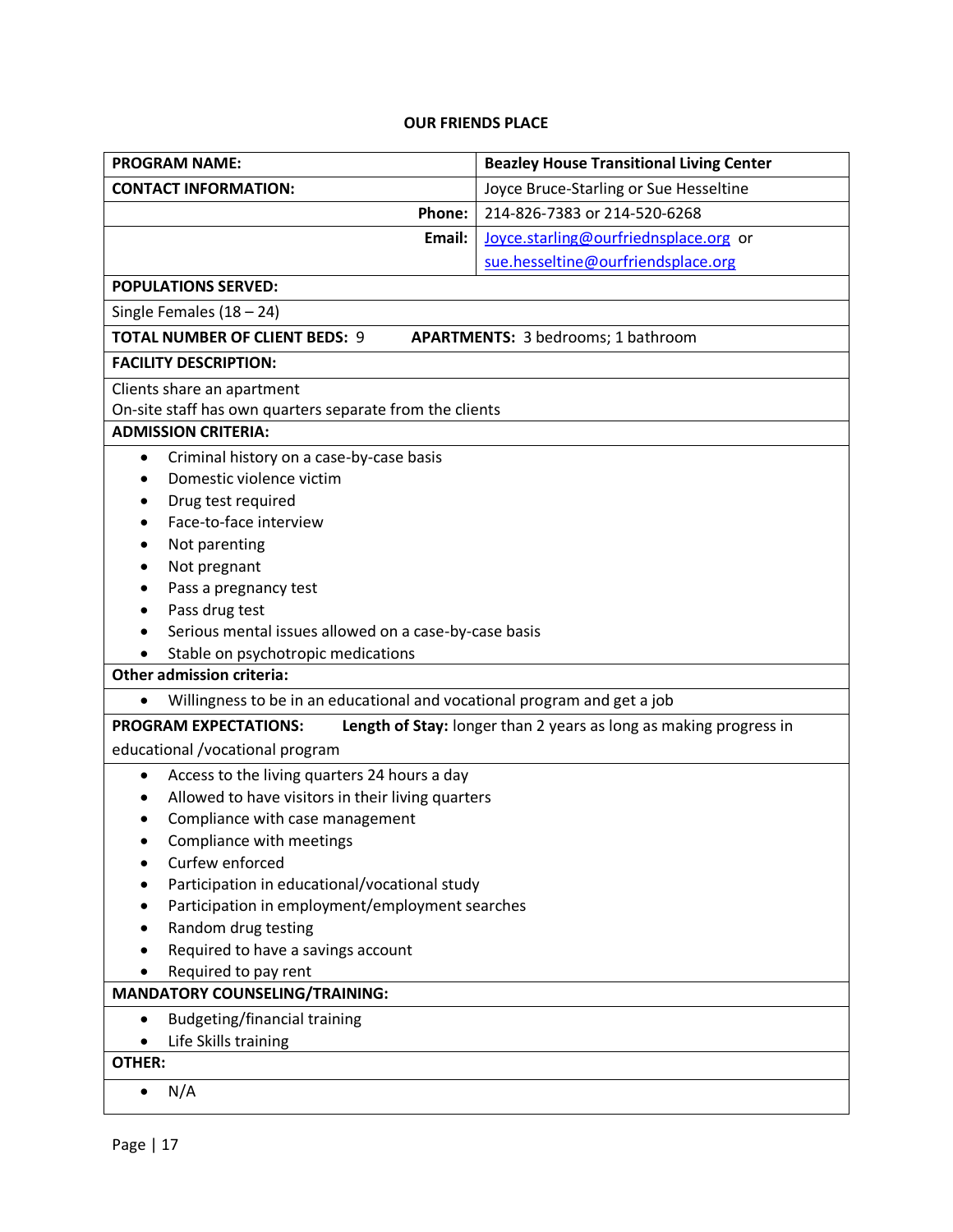## **OUR FRIENDS PLACE**

| <b>PROGRAM NAME:</b>                                                  | <b>Pauline's Place Transitional Living Center</b>              |
|-----------------------------------------------------------------------|----------------------------------------------------------------|
| <b>CONTACT INFORMATION:</b>                                           | Sue Hesseltine                                                 |
| Phone:                                                                | 214-520-6268                                                   |
| Email:                                                                | sue.hesseltine@ourfriendsplace.org                             |
| <b>POPULATIONS SERVED:</b>                                            |                                                                |
| Single Females $(18 – 24)$                                            |                                                                |
| <b>TOTAL NUMBER OF CLIENT BEDS: 9</b>                                 | <b>APARTMENTS: 3 bedrooms; 1 bathroom</b>                      |
| <b>FACILITY DESCRIPTION:</b>                                          |                                                                |
| Clients share an apartment                                            |                                                                |
| On-site staff has own quarters separate from the clients              |                                                                |
| Clients may share bedrooms and more than two persons may be in a room |                                                                |
| <b>ADMISSION CRITERIA:</b>                                            |                                                                |
| Criminal history on a case-by-case basis<br>$\bullet$                 |                                                                |
| Domestic violence victim                                              |                                                                |
| Drug test required                                                    |                                                                |
| Face-to-face interview                                                |                                                                |
| Not parenting                                                         |                                                                |
| Not pregnant                                                          |                                                                |
| Pass a pregnancy test                                                 |                                                                |
| Pass drug test                                                        |                                                                |
| Serious mental issues allowed on a case-by-case basis                 |                                                                |
| Stable on psychotropic medications                                    |                                                                |
| <b>Other admission criteria:</b>                                      |                                                                |
| N/A<br>$\bullet$                                                      |                                                                |
| <b>PROGRAM EXPECTATIONS:</b>                                          | Length of Stay: longer than 2 years as long as making progress |
| educationally or vocationally                                         |                                                                |
| Access to the living quarters 24 hours a day<br>$\bullet$             |                                                                |
| Allowed to have visitors in their living quarters                     |                                                                |
| Compliance with case management                                       |                                                                |
| Compliance with meetings                                              |                                                                |
| Curfew enforced                                                       |                                                                |
| Participation in educational/vocational study                         |                                                                |
| Participation in employment/employment searches                       |                                                                |
| Random drug testing                                                   |                                                                |
| Required to have a savings account                                    |                                                                |
| Required to pay rent                                                  |                                                                |
| <b>MANDATORY COUNSELING/TRAINING:</b>                                 |                                                                |
| Budgeting/financial training<br>$\bullet$                             |                                                                |
| Life Skills training<br><b>OTHER:</b>                                 |                                                                |
|                                                                       |                                                                |
| N/A<br>$\bullet$                                                      |                                                                |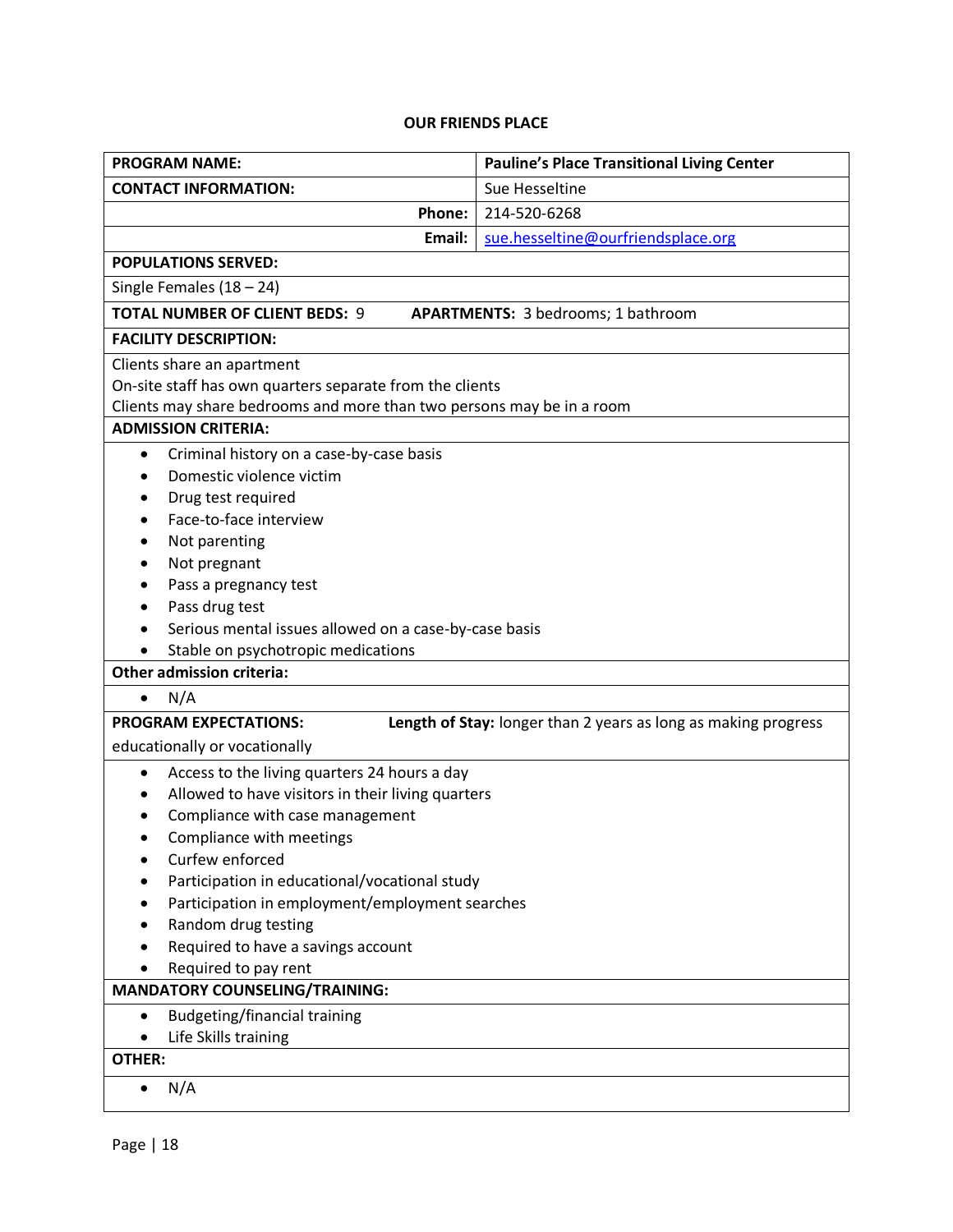## **PROMISE HOUSE**

| <b>PROGRAM NAME:</b>                                                   | <b>Street Outreach</b>                                  |
|------------------------------------------------------------------------|---------------------------------------------------------|
| <b>CONTACT INFORMATION:</b>                                            | Meliza Cruz or Keri Stitt                               |
| Phone:                                                                 | 214-941-8578                                            |
| Email:                                                                 | Meliza.cruz@promisehouse.org or                         |
|                                                                        | keri.stitt@promisehouse.org                             |
| <b>POPULATIONS SERVED:</b>                                             |                                                         |
| Single Females $(18 - 21)$                                             |                                                         |
| Single Males $(18 - 21)$                                               |                                                         |
| <b>Transgendered Female to Male</b>                                    |                                                         |
| <b>Transgendered Male to Female</b>                                    |                                                         |
| <b>TOTAL NUMBER OF CLIENT BEDS: 10</b>                                 | <b>EMERGENCY SHELTER: rooms have either 2 or 3 beds</b> |
| <b>FACILITY DESCRIPTION:</b>                                           |                                                         |
| On-site staff shares the common areas with the clients                 |                                                         |
| Clients share bedrooms and more than two persons may be in one bedroom |                                                         |
| common area for both females and males clients                         |                                                         |
| <b>ADMISSION CRITERIA:</b>                                             |                                                         |
| Criminal history on a case-by-case basis<br>$\bullet$                  |                                                         |
| Phone interview only - no face-to-face interview required              |                                                         |
| Serious mental issues allowed on a case-by-case basis                  |                                                         |
| Stable on psychotropic medications                                     |                                                         |
| <b>Other admission criteria:</b>                                       |                                                         |
| No suicidal attempts or threats within 30 days<br>٠                    |                                                         |
| <b>PROGRAM EXPECTATIONS:</b>                                           | Length of Stay: up to 30 days                           |
| Compliance with case management<br>$\bullet$                           |                                                         |
| Compliance with meetings<br>$\bullet$                                  |                                                         |
| Curfew enforced                                                        |                                                         |
| Participation in educational/vocational study                          |                                                         |
| Participation in employment/employment searches<br>٠                   |                                                         |
| Random drug testing                                                    |                                                         |
| <b>MANDATORY COUNSELING/TRAINING:</b>                                  |                                                         |
| <b>Budgeting/financial training</b><br>$\bullet$                       |                                                         |
| Life Skills training                                                   |                                                         |
| <b>OTHER:</b>                                                          |                                                         |
| Counseling one time/week                                               |                                                         |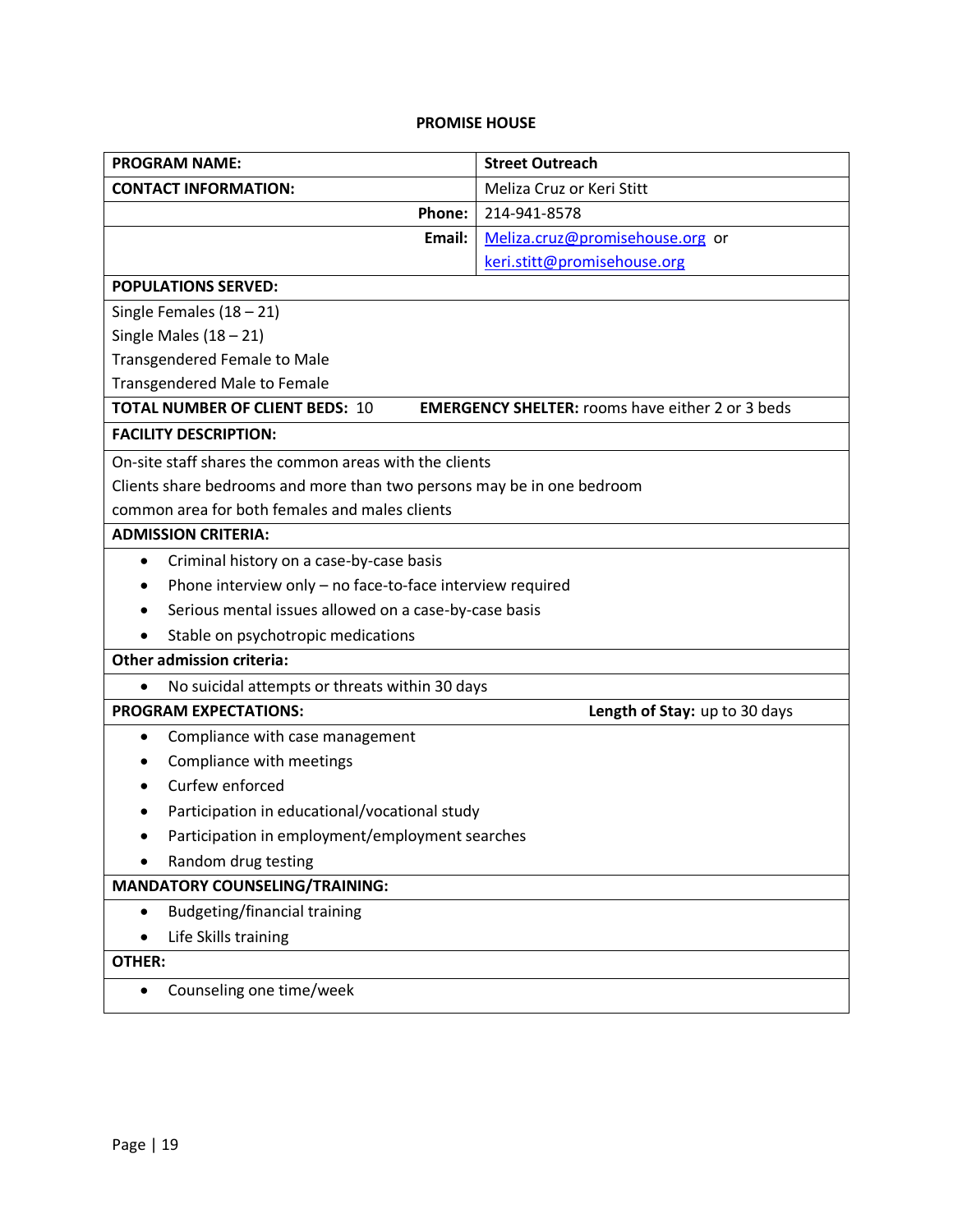## **PROMISE HOUSE**

| <b>PROGRAM NAME:</b>                                                                 | <b>Transitional Housing Program (TLP)</b> |
|--------------------------------------------------------------------------------------|-------------------------------------------|
| <b>CONTACT INFORMATION:</b>                                                          | Regina Levine                             |
| Phone:                                                                               | 214-941-8578                              |
| Email:                                                                               | Regina.levine@promisehouse.org            |
| <b>POPULATIONS SERVED:</b>                                                           |                                           |
| Single Females $(14 - 21)$                                                           |                                           |
| Single Males $(14 - 21)$                                                             |                                           |
| Single Female Household with Children                                                |                                           |
| <b>TOTAL NUMBER OF CLIENT BEDS: 30</b><br><b>APARTMENTS: 2 bedrooms; 2 bathrooms</b> |                                           |
|                                                                                      | HOUSE: 3 bedrooms; 3 bathrooms            |
| <b>FACILITY DESCRIPTION:</b>                                                         |                                           |
| Clients have their own apartment                                                     |                                           |
| On-site staff shares the common areas with the clients                               |                                           |
| <b>ADMISSION CRITERIA:</b>                                                           |                                           |
| No older than age 20 so program can be completed by age 21<br>$\bullet$              |                                           |
| Criminal history on a case-by-case basis<br>٠                                        |                                           |
| Face-to-face interview                                                               |                                           |
| Not parenting                                                                        |                                           |
| Not pregnant                                                                         |                                           |
| Parenting                                                                            |                                           |
| Pregnant                                                                             |                                           |
| Stable on psychotropic medications                                                   |                                           |
| <b>Other admission criteria:</b>                                                     |                                           |
| N/A                                                                                  |                                           |
| <b>PROGRAM EXPECTATIONS:</b>                                                         | Length of Stay: up to 2 years             |
| Access to the living quarters 24 hours a day<br>$\bullet$                            |                                           |
| Compliance with case management                                                      |                                           |
| Compliance with meetings                                                             |                                           |
| Participation in educational/vocational study                                        |                                           |
| Participation in employment/employment searches                                      |                                           |
| Random drug testing                                                                  |                                           |
| Required to have a savings account                                                   |                                           |
| <b>MANDATORY COUNSELING/TRAINING:</b>                                                |                                           |
| Life Skills training<br>$\bullet$                                                    |                                           |
| <b>OTHER:</b>                                                                        |                                           |
| N/A                                                                                  |                                           |
|                                                                                      |                                           |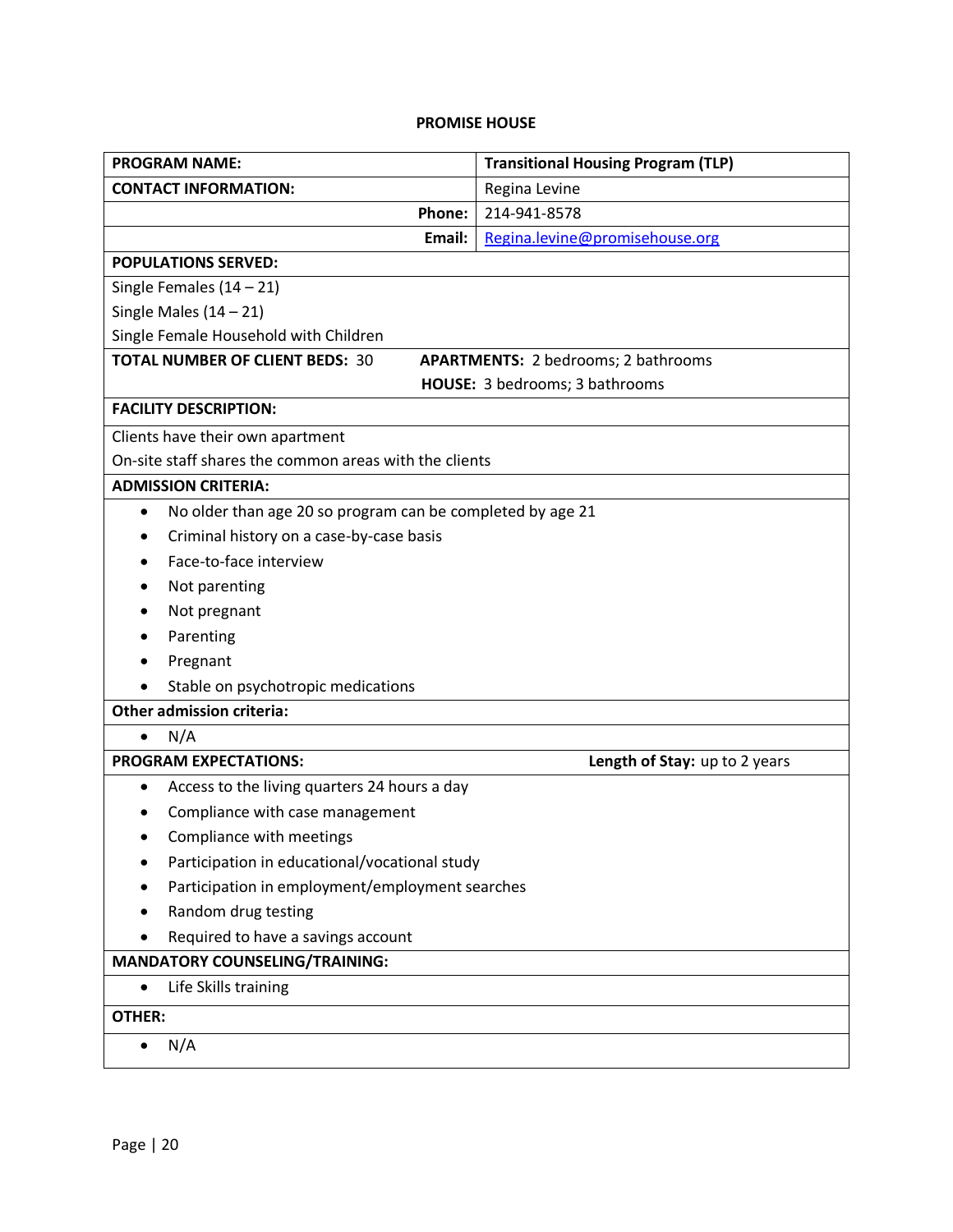## **PROMISE HOUSE**

| <b>PROGRAM NAME:</b>                                                                             | <b>Wesley Inn</b>               |
|--------------------------------------------------------------------------------------------------|---------------------------------|
| <b>CONTACT INFORMATION:</b>                                                                      | Meliza Cruz or Tasha Johnson    |
| Phone:                                                                                           | 214-941-8578                    |
| Email:                                                                                           | Meliza.cruz@promisehouse.org or |
|                                                                                                  | tasha.johnson@promisehouse.org  |
| <b>POPULATIONS SERVED:</b>                                                                       |                                 |
| Single Females $(14 - 21)$                                                                       |                                 |
| Single Males $(14 - 21)$                                                                         |                                 |
| Single Female Household with Children                                                            |                                 |
| <b>TOTAL NUMBER OF CLIENT BEDS: 12</b>                                                           | HOUSE: 5 bedrooms; 3 bathrooms  |
| <b>FACILITY DESCRIPTION:</b>                                                                     |                                 |
| Clients live in a house and have their own bedroom with no roommate                              |                                 |
| Clients live in a house and share bedrooms                                                       |                                 |
| On-site staff shares the common areas with the clients                                           |                                 |
| On-site staff has own quarters separate from the clients                                         |                                 |
| Clients may share bedrooms and there may be more than two in a bedroom                           |                                 |
| Clients share bedrooms with other clients and their children                                     |                                 |
| <b>ADMISSION CRITERIA:</b>                                                                       |                                 |
| No older than age 20 at admission since program must be completed by age 21<br>$\bullet$         |                                 |
| Drug test required                                                                               |                                 |
| Face-to-face interview                                                                           |                                 |
| Parenting                                                                                        |                                 |
| Pass a pregnancy test                                                                            |                                 |
| Pregnant                                                                                         |                                 |
| Stable on psychotropic medications                                                               |                                 |
| <b>Other admission criteria:</b>                                                                 |                                 |
| N/A<br>$\bullet$                                                                                 |                                 |
| <b>PROGRAM EXPECTATIONS:</b>                                                                     | Length of Stay: up to 2 years   |
| Allowed to have visitors in their living quarters<br>$\bullet$                                   |                                 |
| Allowed to stay if become pregnant while a client<br>٠                                           |                                 |
| Compliance with case management                                                                  |                                 |
| Compliance with meetings                                                                         |                                 |
| Curfew enforced                                                                                  |                                 |
| Participation in educational/vocational study<br>Participation in employment/employment searches |                                 |
| Random drug testing                                                                              |                                 |
| <b>MANDATORY COUNSELING/TRAINING:</b>                                                            |                                 |
| Life Skills training<br>$\bullet$                                                                |                                 |
| OTHER:                                                                                           |                                 |
|                                                                                                  |                                 |
| N/A<br>$\bullet$                                                                                 |                                 |